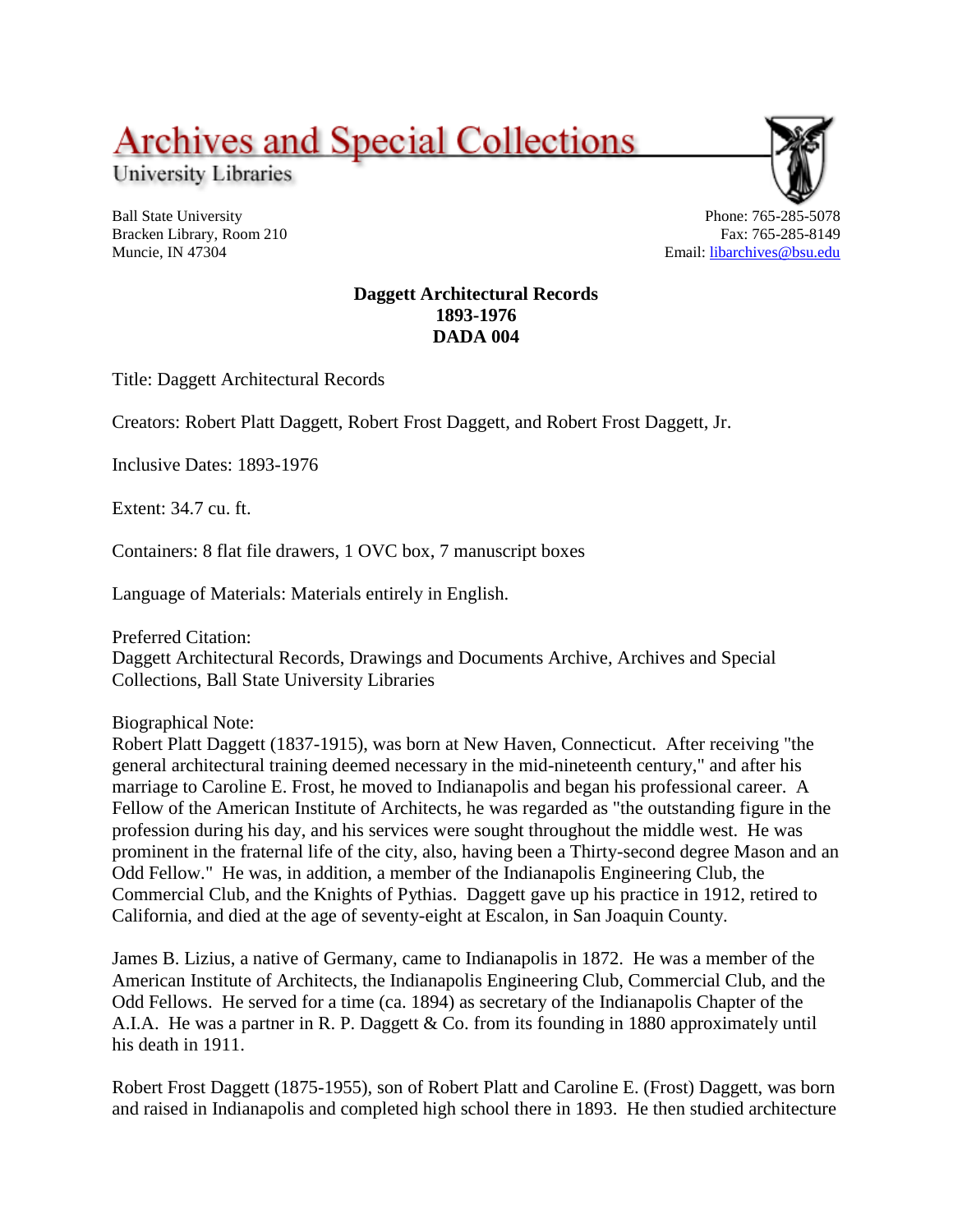at the University of Pennsylvania, receiving his degree in 1896. (He may have worked for his father during his school years; the 1894 Indianapolis city directory lists his occupation as "draughtsman"). He undertook further study at the Ecole des Beaux Arts in Paris, from which he received a diploma in 1901.

Returning to Indianapolis, he married Lizette Lothian and in the same year joined his father's firm, which he continued after his father's death in 1915. During the First World War, he saw active duty in the U.S. Army, first as a lieutenant in the 472nd Air Squadron and later as captain in the 17th Engineers, serving in France from November 1917 to February 1919. While overseas, he was responsible for building several field and base hospitals.

Mr. Daggett was active in professional societies, fraternal and social clubs, and a Mason. Licensed in Indiana (as registered architect no. 802), he became a member of the American Institute of Architects in 1920, served in 1920 as chairman of the Indiana Society of Architects' Board of Arbitration, and was named a Fellow of the American Institute of Architects about 1926. His home from 1920 until his death was at 4904 Washington Blvd. Mr. and Mrs. Daggett were survived by two sons: James Lothian and Robert Frost, Jr.

Robert Frost ("Pete") Daggett, Jr. (1912-1985), son of Robert Frost and Lizette (Lothian) Daggett, studied at Butler University, 1930-31 and received his B.F.A. degree from Yale University in 1936. He worked as an architect in his father's office for two years after graduation, ca. 1936-38, then with the U.S. Engineering Department (Trinidad, British West Indies) ca. 1938-40, and in California 1940-41. During the war years, 1941-46, he was Lieutenant in the U.S. Navy, serving in both European and Pacific theaters.

A faculty member at the University of Illinois, Navy Pier, Chicago, 1946-48, he re-joined his father's firm as an associate in 1948. He was a member, past Treasurer (1953-55) and Vice-President (1955-56) of the Indiana Society of Architects; member of the American Institute of Architects; member of the University Club, Indianapolis Athletic Club, Portfolio Club, and Indianapolis Yale Club.

Married to Mary Patricia Smith, Cleveland, Ohio, on Dec. 9, 1950, Mr. Daggett was survived by two daughters: Catherine Smith and Lizette Lothian Daggett.

F(rederich) Harold Naegele (1903-1979), was born in Indianapolis and educated in the Indianapolis public schools, Emmerich Manual Training High School, and the University of Illinois, from which he received a B.S. in Architecture in 1925. After graduation, he worked two years (1925-27) in the office of Fellheimer and Wagner, New York, as architectural draftsman and as Superintendent of Construction for the New York Central passenger station at Youngstown, Ohio. A year of European travel followed, as Francis J. Plym Fellow in Architecture for 1927-28.

During 1929 and 1930 he was architectural designer in the Indianapolis office of Donald Graham. His association with the Daggett firm began in 1931, at the age of twenty-eight, first on a temporary basis and then as a regular employee beginning in 1935. During the war, when the Daggett office was closed, Mr. Naegele worked in the Industrial Engineering Department of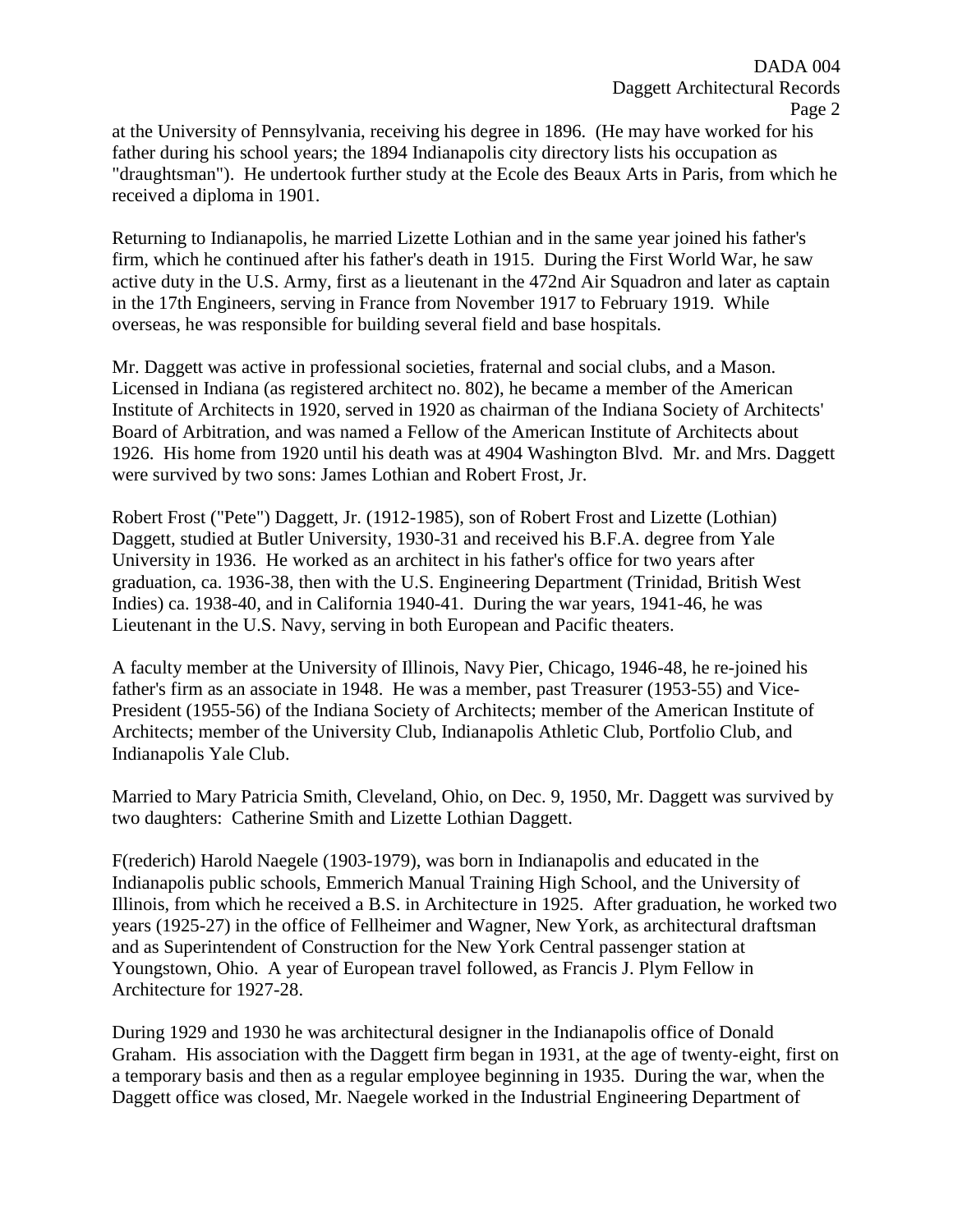R.C.A. He returned to the Daggett firm at the end of the war, took the examination to become a registered architect in 1945, and became an associate in the firm soon afterward (ca. 1948). After the Daggett firm closed, Naegele practiced as F. Harold Naegele, Architect, in Venice, Florida.

Kenneth H(arrison) Mendenhall, Jr. joined the firm in 1950 and remained there until 1977. He currently is an associate with Fink Roberts & Petrie, Inc., consulting engineers.

## **Sources:**

*American Architects Directory,* 1st-3d ed.; 1955-1970 (New York: R. R. Bowker, 1955-1970). Daggett Naegele & Associates, promotional brochure, ([Indianapolis: Daggett Naegele & Assoc., ca. 1968]).

Charles Latham, "Daggett Architectural Firm Records, 1869-1977," guide to collection at the Indiana Historical Society, Indianapolis, 5 April 1993.

F. Harold Naegele, "History of the Daggett Architectural Firm," [Indianapolis, ca. 1978], typescript, 3 p., + cover letter Naegele to Michael A. Tomlan, 25 January 1979.

*Polk's Indianapolis Directory,* 1955, p. 224; 1956, p. 202; 1957, p. 216; 1958, p. 200.

Andrew R. Seager, "Architectural Projects by the Daggett Firm of Indianapolis, ca. 1868- 1976: a Catalog, with Notes Regarding Locations of Drawings," Muncie, Ind., 17 July 1989, rev. 21 July 1992.

*Swartz & Co. Indianapolis City Directory,* 1873-1941.

Robert Platt Daggett; Daggett and Roth; R. P. Daggett & Co.

*Hutchinson's Indianapolis City Directory*, 1870, pp. 55, 168.

*Indianapolis of To-day* ([Indianapolis?, 1896]), 186-87.

H. Roll McLaughlin, "Points and Pencil Points: Indianapolis," *Indiana Architect* 24, no. 3 (1981): 56-58.

Wilbur D. Peat, *Indiana Houses of the Nineteenth Century* (Indianapolis: Indiana Historical Society, 1962), 155, 188, pl. 176.

R. P. Daggett & Co. *R. P. Daggett & Co., Architects*, promotional brochure (Indianapolis: R. P. Daggett & Co., [ca. 1890]).

Kate Milner Rabb and William Herschell, "An Account of Indianapolis and Marion County," in *History of Indiana From Its Exploration to 1922*, vol. 3, by Logan Esarey (Dayton, Ohio: Dayton Historical Publishing Co., 1924), 293-94.

*Resources and Industries of Indiana--City of Indianapolis* (Indianapolis, 1883).

"Robert Platt Daggett [obituary]," *Indianapolis News,* 6 November 1915, p. 25, col. 7.

Henry F. Withey and Elsie Rathburn Withey, *Biographical Dictionary of American Architects (deceased)* (Los Angeles: Hennessey & Ingalls, 1970), 158.

Robert Frost Daggett:

American Institute of Architects, *Membership directory,* 1936, 1938, 1940, 1942.

"Architect is Honored by Construction League," *Indianapolis Times,* 27 January 1956, p. 22, col. 1.

*Construction News* 21, no. 37, p. 8.

"Death at 80 Years: Robert Frost Daggett [obituary]," *Indianapolis Times,* 6 September 1955, p. 4, col. 1.

*I. S. A. Handbook,* 1919-26.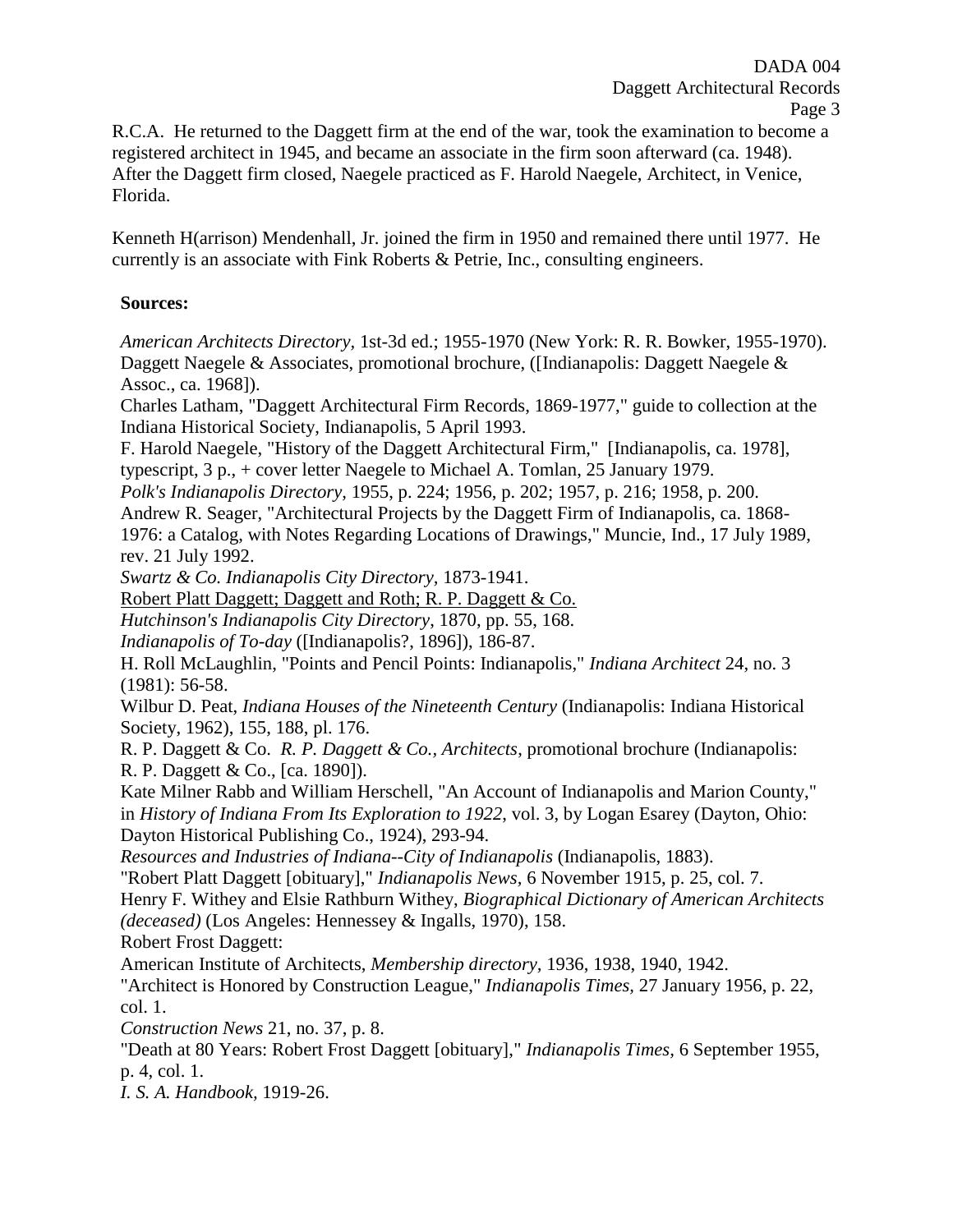*Indianapolis Men of Affairs*, p. 143.

"Lecturer on Architecture at John Herron Art School," *Indianapolis News,* 15 July 1905, p. 11, col. 2.

Jerry McMahan, "The Style of Robert Frost Daggett," course paper for Architecture 530, Ball State University, Muncie, Ind., 25 April 1990.

Rabb and Herschell, "An Account of Indianapolis and Marion County," 293-94.

*Who Was Who in America,* vol. 3 (1960), 204.

Robert Frost Daggett, Jr.:

"Indianapolis Architect Dies at 73" [obituary], *Muncie Star,* 10 November 1985.

*Who's Who in Indiana* (Hopkinsville, Ky: Historical Record Association, [1957], 53.

F. Harold Naegele:

*Who's Who In Indiana* (Hopkinsville, Ky: Historical Record Association, [1957]), 160

## Historical Note:

The Daggett office contributed substantially to the development of Indianapolis and surrounding areas for over a century. The names and dates under which the firm did business, spanning three generations of ownership, are:

| <b>Robert Platt Daggett</b>        | ca. 1868-1880 |
|------------------------------------|---------------|
| Daggett and Roth                   | ca. 1870-1874 |
| R. P. Daggett & Co.                | 1880-1915     |
| Robert Frost Daggett, Architect    | 1915-1948     |
| Robert Frost Daggett & Associates  | 1948-1952     |
| Daggett, Naegele & Daggett, Inc.   | 1952-1961     |
| Daggett Naegele & Associates, Inc. | 1961-1977     |

More than seven hundred building projects are attributed to the Daggett firm, many of them wellknown. Robert Platt Daggett designed over a hundred residences in Indiana and Illinois between 1880 and 1900, including the James Whitcomb Riley house (Nickum house) on Lockerbie St. in Indianapolis as well as numerous business blocks, factories, fire-engine houses, churches, and schools. He was responsible for fifteen buildings at Purdue University and several projects for Eli Lilly & Co.

His son, Robert Frost Daggett, continued the association with Lilly & Co. and with Purdue University. He was architect also for Indiana, DePauw, and Butler Universities. He designed several buildings at the Indiana University Medical Center in Indianapolis, the Indianapolis Athletic Club, the Chamber of Commerce Building, many Indianapolis public schools, the Third Church of Christ, Scientist, and (with J. W. C. Corbusier) Tabernacle Presbyterian Church. Among his few residential commissions are the J. K. Lilly and Eli Lilly homes on Sunset Lane.

During the tenure of Robert Frost Daggett, Jr., the firm continued to design public schools, buildings for Lilly & Co., and projects for Indiana University on the Kokomo Campus as well as at Bloomington. They did Indianapolis Community Hospital and several other hospitals around the state, the Greyhound bus terminal, buildings for the Peter Paul Company, the Otis Elevator plant in Bloomington, and several office buildings and churches.

# **R. P. Daggett; Daggett and Roth; R. P. Daggett & Co.**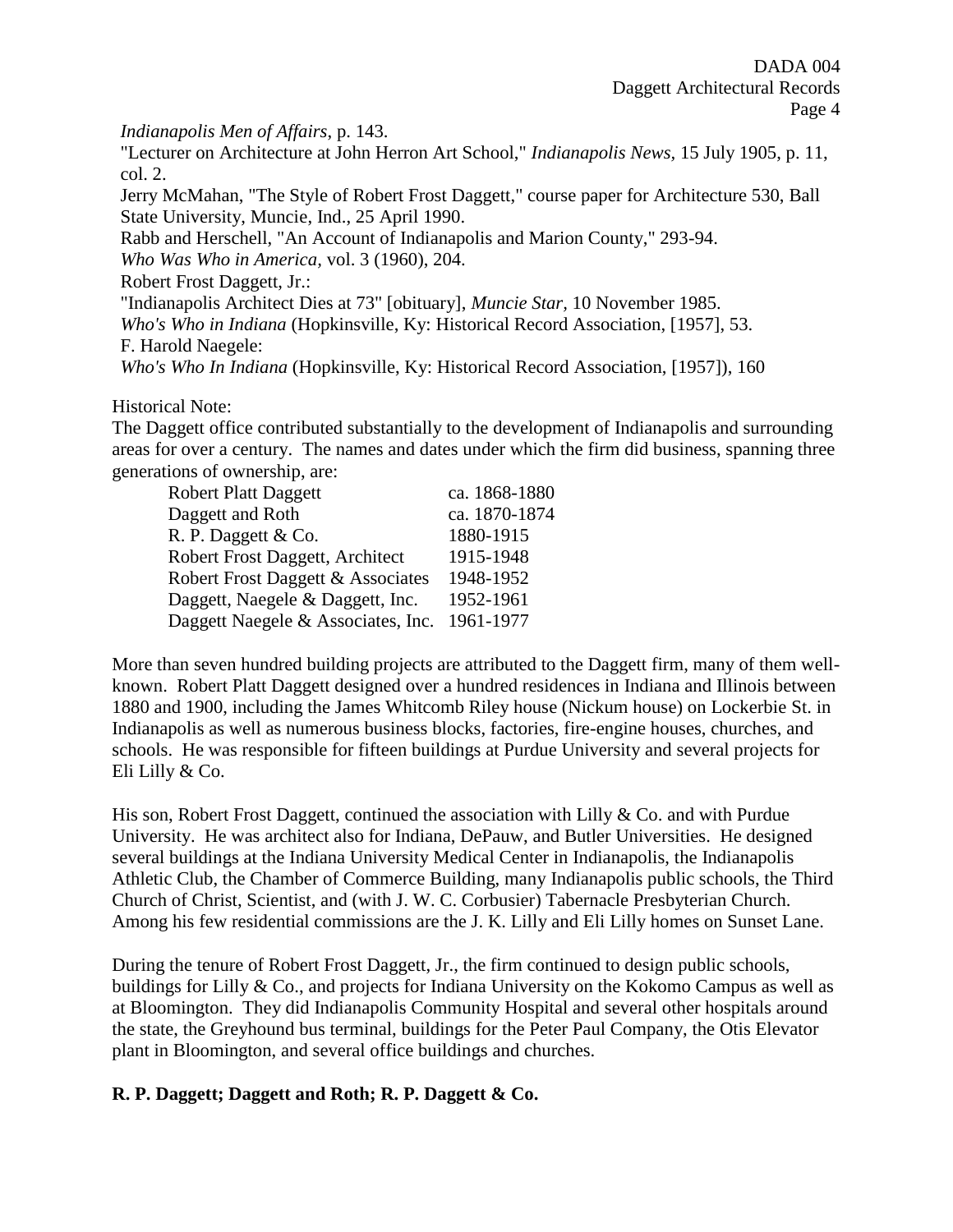The firm traces its origins to 1868, when Robert Platt Daggett moved to Indianapolis and opened an office in that city. He was in partnership with Matthew Roth for several years, ca. 1870-74, doing business as Daggett and Roth, architects, with offices in Vinton's Block. In 1879, Daggett (now without Roth) had offices at 18 Bates Block.

The business known as R. P. Daggett & Co. was formed the following year, 1880, when Daggett entered into partnership with James B. Lizius (Lizius was also a partner in the firm of J. B. Lizius and Co., patent solicitors). Located at 18 Bates Block at least until 1883, R. P. Daggett & Co. moved to 18 When Block (38 N. Pennsylvania St.) sometime between 1883 and 1887. An 1892 city directory lists the address as the northwest corner of Meridian and Ohio Streets. By 1893, the firm had moved to a suite of four rooms at nos. 28-32 Marion Block, where it remained at least through 1900. In 1908, the address was 804-806 Lemcke Building.

An 1883 publication regards R. P. Daggett & Co. as "occupying a position in the very front rank of this ennobling profession," responsible for "many of the finest public and private buildings in this and adjoining states." Indianapolis Public School No. 3 is singled out for special mention; a model exhibited in Philadelphia at the Centennial Exhibition of 1876 "was awarded the first prize over all competitors from this and other nations." The source adds, "nearly every business structure on Meridian Street since 1879 from the Union Depot northward to Washington Street has been designed and erected under the supervision of this firm."

An Indianapolis booster pamphlet published in 1896 notes that "R. P. Daggett & Co. rank with the leading architects in this state."

# **Robert Frost Daggett, Architect**

James Lizius remained with R. P. Daggett & Co. approximately until his death in 1911. Robert Platt Daggett retired from business the following year. Daggett's son, Robert Frost Daggett, then took over management of the firm, continuing it under his own name after his father's death in 1915.

The office of Robert Frost Daggett, Architect, was located at 956-958 Lemcke Annex in 1916, at 960-962 Lemcke Annex from 1919 to 1925, and then at 922 Continental Bank Building (17 N. Meridian St.) from about 1925 or 1926 at least until 1928.

Work was scarce during the Great Depression; the location of the office during the early 1930s is unknown. F. Harold Naegele recalls working conditions of the time:

Employment was not continuous but rather depended upon the length of time required to design and then complete a set of working drawings, followed by a period of unemployment until another commission came along. Never was there more than one job in the office at one time and the drafting force consisted of from three to six men with only one having enough seniority to remain during the lulls.

Business picked up about 1935, however, and "steady employment was assured for three or four with additional help added as required." A 1936 city directory lists 25 Monument Circle, room 921, as the business address. For a few years afterward, ca. 1937-39, the firm was at 445 N. Pennsylvania Street, room 812.

Architectural business collapsed again at the outbreak of World War Two. The office closed for about three years, opening again just before the end of the war upon receipt of business from Eli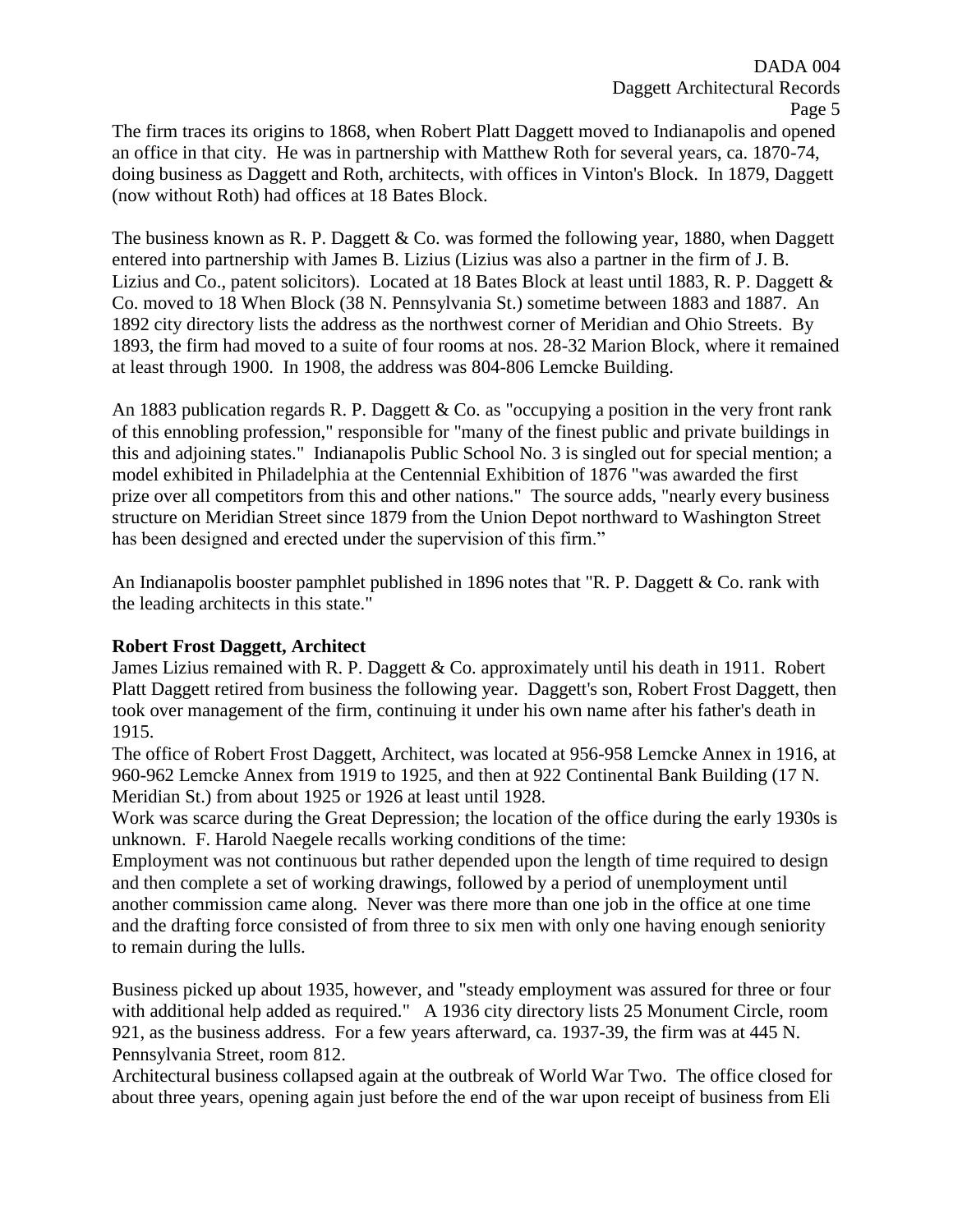Lilly and Company. During 1945-46 the firm was located at 208 Hume-Mansur Building.

## **Robert Frost Daggett & Associates; Daggett, Naegele & Daggett, Inc.**

The name of the firm was changed to Robert Frost Daggett & Associates in 1948, reflecting the association of F. Harold Naegele and Robert Frost Daggett, Jr. as partners. Doing business from 350 E. Fall Creek Parkway initially, Robert Frost Daggett & Associates moved to 1537 Central Avenue in 1952.

For business reasons, the firm was incorporated in 1952 as Daggett, Naegele & Daggett, Inc. Robert Frost Daggett, Sr., died three years later. The firm moved, in the same year, to 567 W. Westfield Blvd., where it remained until it was dissolved.

## **Daggett Naegele & Associates, Inc.**

The corporate name was changed again, in 1961, to Daggett Naegele & Associates, Inc. A letterhead from the late 1970s lists as principals at the time: Robert Frost Daggett, Jr., AIA; F. Harold Naegele, AIA; Harry I. Reynolds, CSI; and Kenneth H. Mendenhall Jr. Associates were David R. Shirley, Robert A. Blakeslee, Charles T. Donegan, and George D. Mogle. The corporation was dissolved in 1977, upon Mr. Daggett's retirement.

## Scope and Contents:

The records in this collection are from the prominent Indianapolis architectural firm founded by Robert Platt Daggett in 1868 and continued by his son Robert Frost Daggett and grandson Robert Frost Daggett, Jr. They were donated to Ball State University by Robert Frost Daggett, Jr. in 1977, when the firm was being dissolved. Most of the records are working drawings and renderings. Several sets of specifications and project manuals from the 1970s are included as well.

Regrettably little survives from the firm's earliest years. R. P. Daggett & Co. is represented in the collection by only seventeen drawings for four commissions. Included are drawings for the Dean Brothers Steam Pump Works in Indianapolis (1893) and four buildings at Purdue University (the Mechanical Engineering Building [Heavilon Hall, 1893], the Practical Mechanics Building and Shops [Michael Golden Laboratories, 1910], and the Veterinary Building [Veterinary Science Building, 1915]).

Nineteen sets of drawings in the collection are attributed to Robert Frost Daggett, Architect (1916-1947) and another ten to Robert Frost Daggett & Associates (1948-1951). Delineators for these renderings are Thomas E. Hibben (1924-ca. 1930), Richard Guy Foltz (ca. 1928-1930), Leon A. Roy (1939, 1949), and Leslie F. Ayres (1947-1949). Daggett, Naegele & Daggett, Inc. is represented by 21 projects (1952-1960).

## Summary of Contents

The Archive received those records that were in the Daggett office at the time it closed. The years for which we have records, and the names under which the firm did business during those years, are:

1893-1915 (4 projects) R. P. Daggett & Co. 1916-1947 (19 projects) Robert Frost Daggett, Architect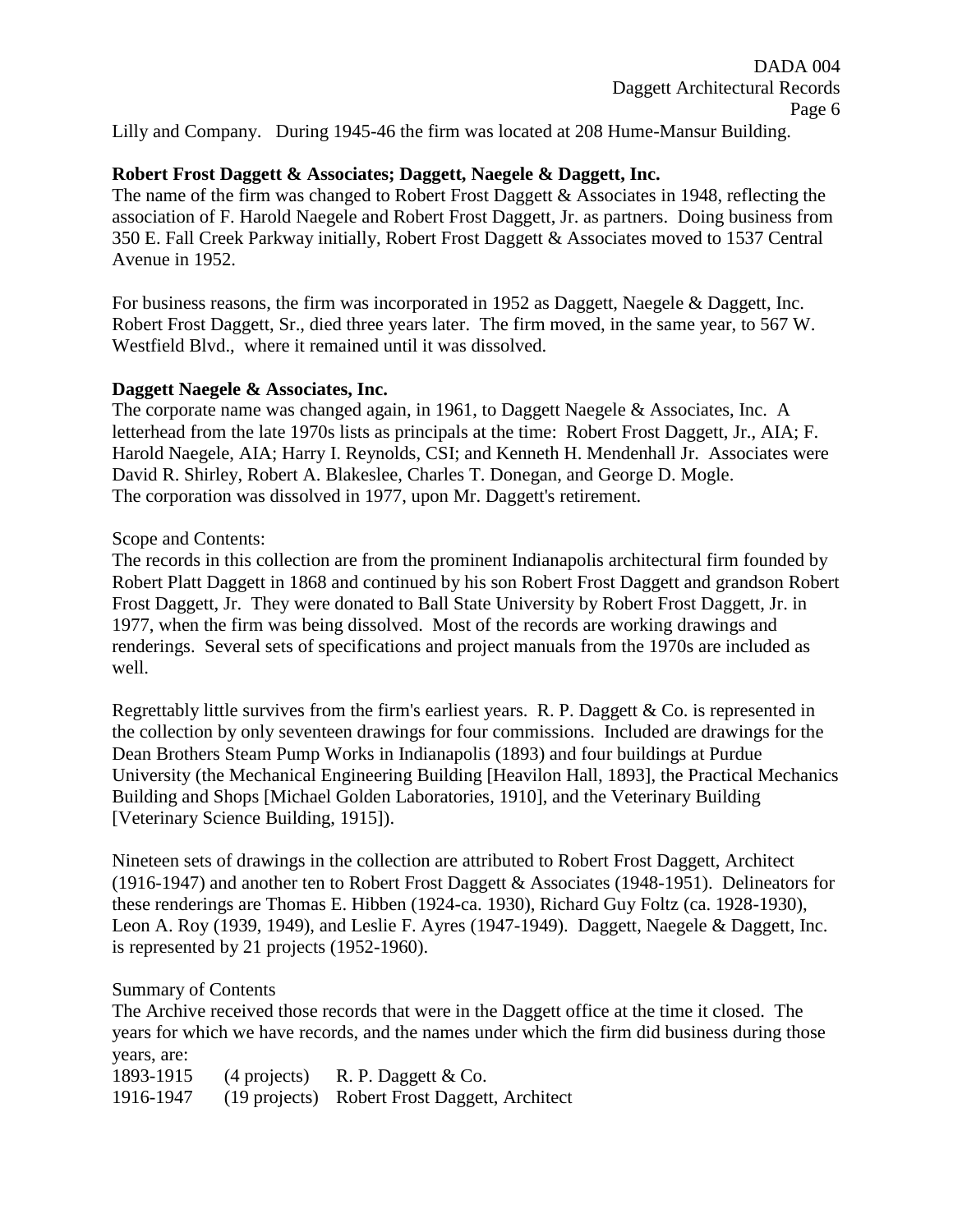| 1948-1951 | $(10 \text{ projects})$ Robert Frost Daggett & Associates  |
|-----------|------------------------------------------------------------|
| 1952-1960 | $(21 \text{ projects})$ Daggett, Naegele & Daggett, Inc.   |
| 1961-1976 | $(56 \text{ projects})$ Daggett Naegele & Associates, Inc. |

Most of the records are working drawings and renderings for architectural projects. Signed renderings, on illustration board, are by Thomas E. Hibben (1924-ca. 1930), Richard Guy Foltz (ca. 1928-1930), Leon A. Roy (1939, 1949), Leslie F. Ayres (1947-1949), and Kenneth H. Mendenhall, Jr. (1950-1972). Several sets of specifications and project manuals from the 1970s are included. Also in the collection are a few sets of drawings by architectural offices other than the Daggett firm: Cram & Ferguson (1929), O. A. Tislow (1948-51), McGuire & Shook (1948- 1957), and Yeager Architects (1964-66).

The drawings, renderings, specifications and project manuals are arranged chronologically, in 114 catalog entries. Five additional catalog entries at the end of the inventory list reference material from the Daggett office, charts of job numbers for the years 1952 to 1972, and framed artwork not related to architectural practice. No office records were available for acquisition other than the reference material and job charts.

Cataloging of this collection was completed in 1989 with the aid of a Survey and Planning grant from the National Park Service, U.S. Department of the Interior, administered by the Division of Historic Preservation and Archaeology, Indiana Department of Natural Resources.

Related Holdings:

The Archive received most or all of the drawings that were in the Daggett office at the time it closed. This constituted only a fraction of the firm's prodigious output. Many of the early records were undoubtedly lost or destroyed over time. Other records were dispersed when the firm was dissolved; Mr. Daggett gave several drawing sets to clients and other interested parties before donating the remainder to Ball State.

A comprehensive catalog of projects by the Daggett firm, bound separately, lists the known or suspected locations of the dispersed drawings.

Drawings for buildings on Indiana University property, including the Medical Center at Indianapolis, may have gone to Indiana University. At least some originals are at the Indiana University Archives, Bloomington. Others may be at I.U.P.U.I.

Purdue University's Office of Facilities Planning and Construction holds drawings (copies in most cases) for buildings on Purdue's West Lafayette campus.

Tracings for Eli Lilly  $& Co.$  buildings may have gone to Lilly  $& Co.$ 

Fink Roberts & Petrie, Inc., Indianapolis has architectural tracings for a few Daggett projects and structural tracings for many others. Fink Roberts & Petrie served as engineering consultants to the Daggett firm for many years.

The Indiana Historical Society in Indianapolis has a collection of Daggett materials, including correspondence, essays, company records and ledgers, architectural specifications and plans, photographs, brochures, and scrapbooks. A collection guide, "Daggett Architectural Firm Records, 1869-1977," is available on the Internet at the Indiana Historical Society web site.

Conditions Governing Access: This collection is open for research.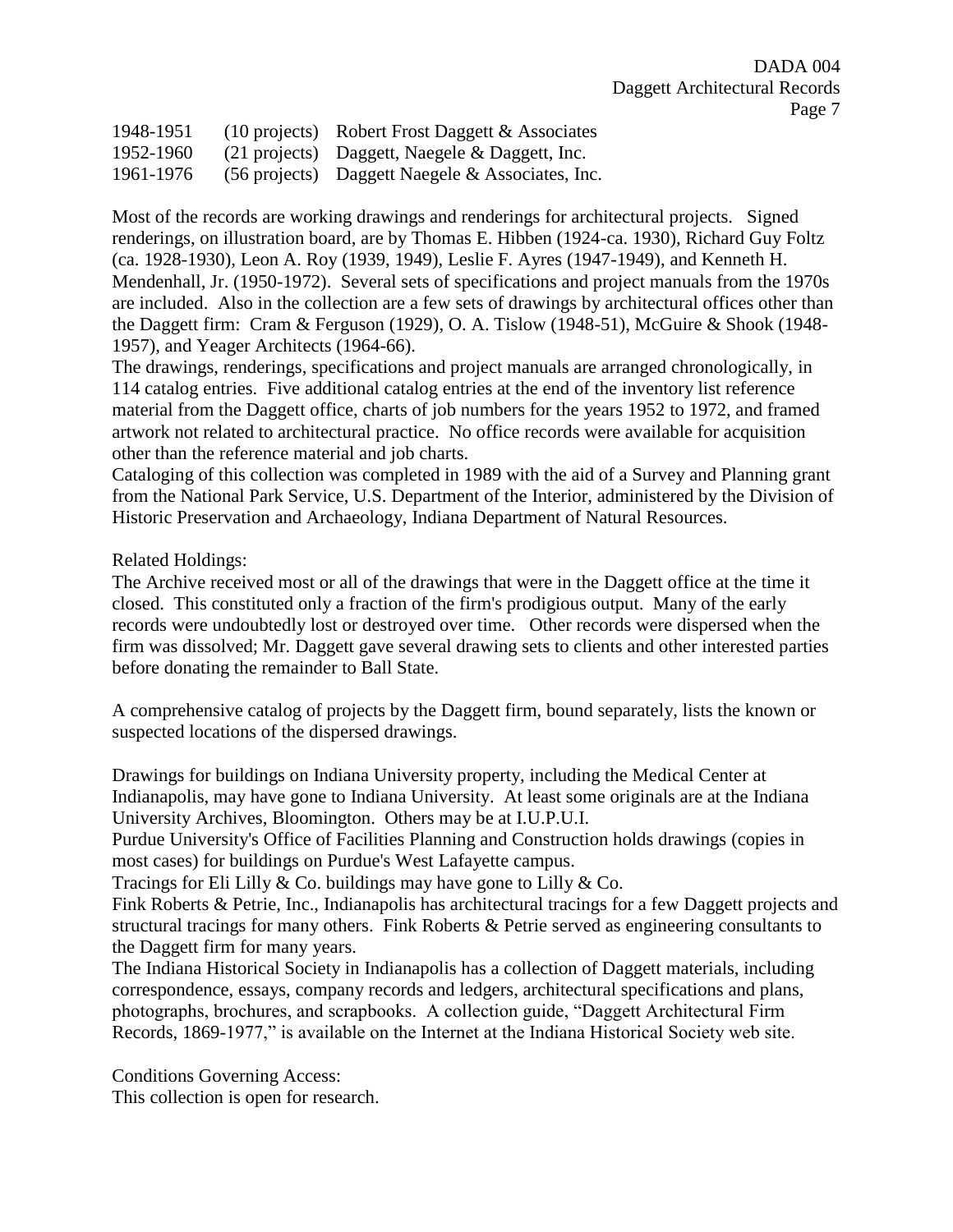Copyright Notice: Legal title, copyright, and literary rights reside with Drawings and Documents Archive, Archives and Special Collections, Ball State University Libraries, Muncie, IN. All requests to publish or quote from manuscripts must be submitted to Drawings and Documents Archive.

Custodial History:

The Daggett Architectural Records were received by Drawings and Documents Archive as a donation from Robert Frost Daggett, Jr. in 1977.

Accruals: No additions are expected.

Processing Information:

Collection processing completed 1989/6/11 by Andrew R. Seager. Finding aid created 1989/6/13 by Andrew R. Seager, revised 2009/5/20; 2011/12/1 by Carol A. Street.

Arrangement:

The Daggett Architectural Records is arranged chronologically.

Collection Inventory:

| Catalog no.          | $4 - 001$                                          | Storage $code(s)$ d                                                 |   |
|----------------------|----------------------------------------------------|---------------------------------------------------------------------|---|
| Project title        | Dean Bro's steam pump works                        |                                                                     |   |
| Location             |                                                    | 323 W. 10th St., Indianapolis, Marion Co., IN                       |   |
| Authorship, year     | R. P. Daggett & Co.; 1893                          |                                                                     |   |
| Records              |                                                    | A. Working dwgs. -- 12 sheets (nos. 1, 2, 4, 5, 7-10, 12-           |   |
|                      |                                                    | 14, unnum.): ink, col. ink, pencil on linen; 23 x 31 in. or smaller |   |
|                      |                                                    | B. Specs. for re-roofing. -- 3 sheets: typescript; 14 in.           |   |
| Catalog no.          | $4 - 001.5$                                        | Storage $code(s)$ d                                                 |   |
| <i>Project title</i> |                                                    | [Purdue University: Heavilon Hall]                                  |   |
|                      | <i>Location</i> West Lafayette, Tippecanoe Co., IN |                                                                     |   |
| Authorship, year     | R. P. Daggett & Co.; [1893]                        |                                                                     |   |
| Records              |                                                    | $\gg$ Working dwgs. -- 2 sheets (nos. 23, 24): ink, col.            |   |
|                      |                                                    | pencil on linen; $24 \times 20$ in., $24 \times 25$ in.             |   |
| Catalog no.          | $4 - 002$                                          | <i>Storage code(s)</i> d                                            |   |
| <i>Project title</i> |                                                    | Purdue University: practical mechanics building $&$ shops           |   |
| Location             | West Lafayette, Tippecanoe Co., IN                 |                                                                     |   |
| Authorship, year     | R. P. Daggett & Co.; [191-?]                       |                                                                     |   |
| Records              |                                                    | $\gg$ Working dwgs. -- 2 sheets: ink/linen; 17 x 27 in. or smaller  |   |
| Catalog no. 4-003    |                                                    | Storage $code(s)$                                                   | d |
| <i>Project title</i> |                                                    | Purdue University: veterinary building                              |   |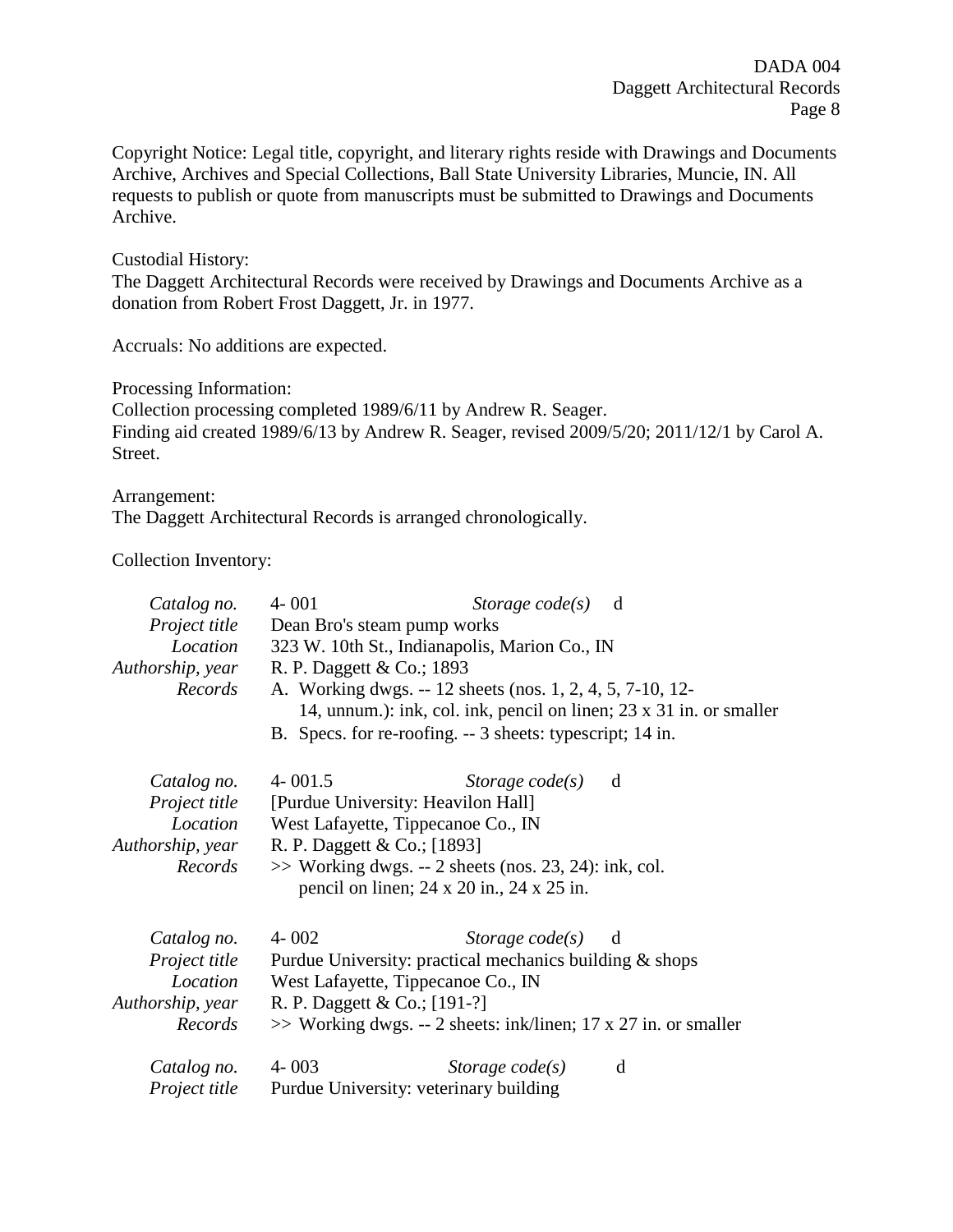| Location<br>Authorship, year<br>Records                                 | West Lafayette, Tippecanoe Co., IN<br>R. P. Daggett & Co., job 2008; 1915<br>$\gg$ Working dwg. -- 1 sheet: ink/linen; 25 x 36 in.                                                                                                                                                             |
|-------------------------------------------------------------------------|------------------------------------------------------------------------------------------------------------------------------------------------------------------------------------------------------------------------------------------------------------------------------------------------|
| Catalog no.<br>Project title<br>Location<br>Authorship, year<br>Records | $4 - 004$<br>Storage $code(s)$<br>d<br>Purdue University: biology building<br>West Lafayette, Tippecanoe Co., IN<br>Robert Frost Daggett, job 2018; 1916<br>$\gg$ Working dwgs. -- 2 sheets: ink/linen; 24 x 30 in.                                                                            |
| Catalog no.<br>Project title<br>Location<br>Authorship, year<br>Records | $4 - 005$<br>d<br>Storage $code(s)$<br>Purdue University: armory<br>West Lafayette, Tippecanoe Co., IN<br>Robert Frost Daggett, job 2026; 1917<br>$\gg$ Working dwgs. -- 3 sheets: ink/linen; 30 x 36 in.                                                                                      |
| Catalog no.<br>Project title<br>Location<br>Authorship, year<br>Records | $4 - 006$<br>Storage $code(s)$<br>d<br>Tabernacle Presbyterian Church<br>[418 E.] 34th St., Indianapolis, Marion Co., IN<br>J. W. C. Corbusier; Robert Frost Daggett; 1921-22; 1928<br>$\gg$ Working dwgs. & shop dwgs. -- 36 sheets: blueprint; 35 x<br>44 in. or smaller                     |
| Catalog no.<br>Project title<br>Location<br>Authorship, year<br>Records | $4 - 007$<br>Storage $code(s)$<br>d<br>Purdue University: recitation building<br>West Lafayette, Tippecanoe Co., IN<br>Robert Frost Daggett, job 2202; 1922<br>$\gg$ Working dwg. -- 1 sheet: ink/linen; 24 x 36 in.                                                                           |
| Catalog no.<br>Project title<br>Location<br>Authorship, year<br>Records | OVC <sub>9</sub><br>$4 - 008$<br>Storage $code(s)$<br>Methodist Episcopal Church<br>Greencastle, Putnam Co., IN<br>Robert Frost Daggett; [1924]<br>>> Rendering / Thomas Hibben; 1924. -- 2 copies. -- C.1: pencil/board; 28<br>x 19 in. C.2: reproduction mounted on board; 23 x 16 in. OVC 9 |
| Catalog no.<br>Project title<br>Location<br>Authorship, year<br>Records | $4 - 009$<br>Storage $code(s)$<br>pl<br>Chamber of Commerce building<br>320 N. Meridian St., Indianapolis, Marion Co., IN<br>Robert Frost Daggett; [1926]<br>$\gg$ Rendering [prelim. design] / Thomas Hibben; [ca. 1926].<br>$-1$ board: pencil; 30 x 18 in.                                  |

*Catalog no.* 4- 9.5 *Storage code(s)* d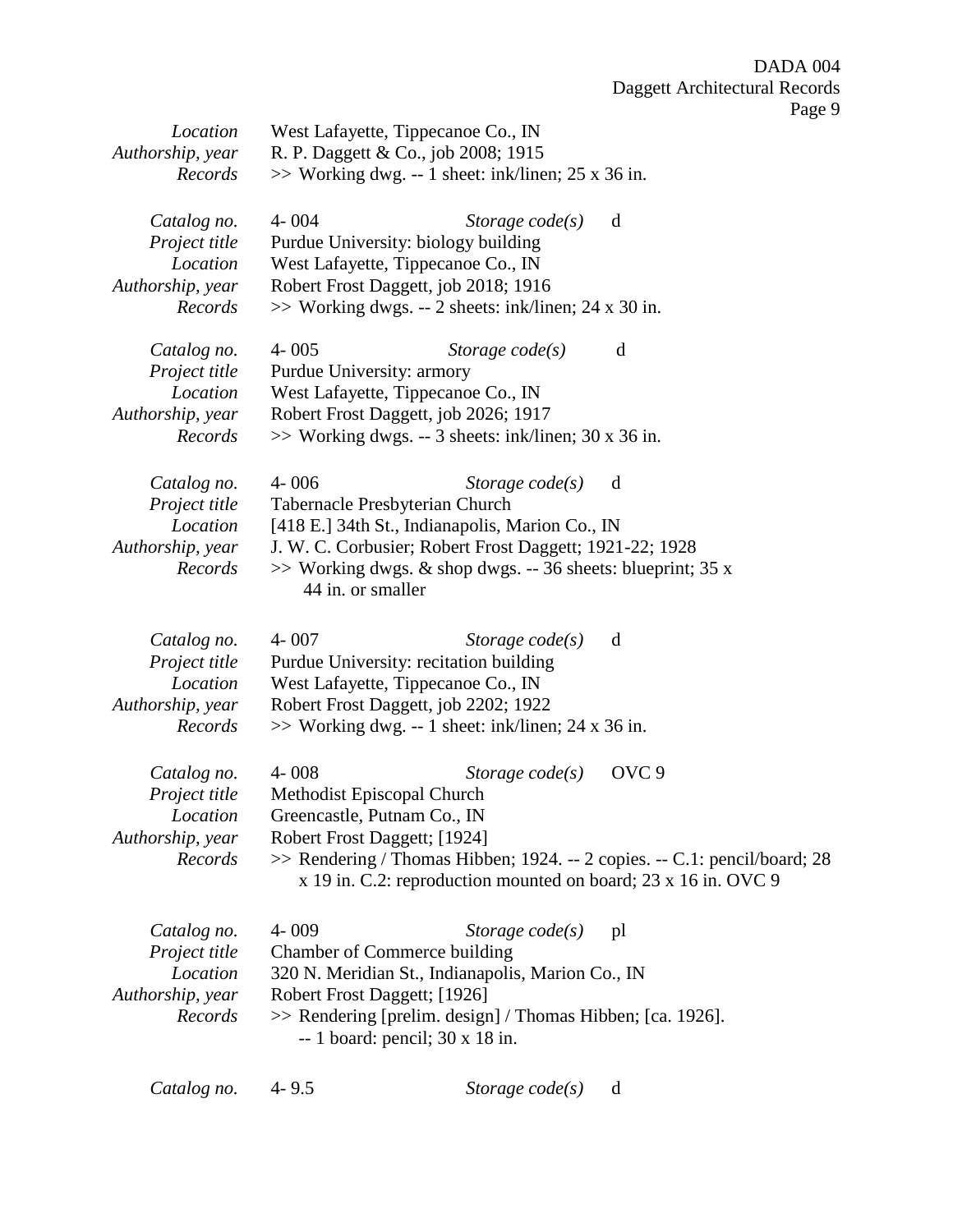|                  | 1 agu 10                                                                       |  |
|------------------|--------------------------------------------------------------------------------|--|
| Project title    | Tabernacle Presbyterian Church: chapel                                         |  |
| Location         | [418 E.] [34th St.], Indianapolis, Marion Co., IN                              |  |
| Authorship, year | Corbusier & Foster (Cleveland, OH) and Robert F. Daggett,                      |  |
|                  | associated architects; 1928-29                                                 |  |
| Records          | $\gg$ "Section thru. Chapel" (sheet 15). -- 1 sheet: blueprint; 27 x 36 in.    |  |
| Catalog no.      | $4 - 010$<br>d<br>Storage $code(s)$                                            |  |
| Project title    | <b>Christ Church: remodelings</b>                                              |  |
| Location         | Monument Circle, Indianapolis, Marion Co., IN                                  |  |
| Authorship, year | Robert Frost Daggett, job 2707; 927-29. Also 1947, 1951                        |  |
| Records          | A. Prelim. & working dwgs.; 1927-28. -- 21 sheets: pencil;                     |  |
|                  | $26 \times 42$ in. or smaller                                                  |  |
|                  | B. Mechanical, electrical, & shop dwgs.; 1927. -- 10                           |  |
|                  | sheets: blueprint; 25 x 36 in. or smaller                                      |  |
|                  | C. Working dwg. for font / Cram and Ferguson; 1929. -- 1                       |  |
|                  | sheet: blueprint; 17 x 27 in.                                                  |  |
|                  | D. Parish house steps, addition to basement; 1949, 1951. --                    |  |
|                  | 3 sheets: pencil; 25 x 42 in. or smaller                                       |  |
| Catalog no.      | $4 - 011$<br>Storage $code(s)$<br>OVC <sub>11</sub>                            |  |
| Project title    | Lilly Orchard (Park Tudor School): Foster Hall                                 |  |
| Location         | 7200 N. College Ave., Indianapolis, Marion Co., IN                             |  |
| Authorship, year | [Robert Frost Daggett and Thomas Hibben]; 1928                                 |  |
| Records          | $\gg$ Photos; 1928. -- 2 sheets; b&w 28 x 22 in.                               |  |
| <b>Notes</b>     | Occupied by Park Tudor School beginning 1970                                   |  |
| Catalog no.      | $4 - 012$<br>Storage $code(s)$<br>pl                                           |  |
| Project title    | Butler University: Jordan Hall                                                 |  |
| Location         | Indianapolis, Marion Co., IN                                                   |  |
| Authorship, year | Robert Frost Daggett; [ca. 1928]                                               |  |
| Records          | A. Rendering / Thomas Hibben. -- 1 board: pencil; 30 x 22 in. - Drawing        |  |
|                  | is labeled "Sketch for a church school for Butler University."                 |  |
|                  | B. Rendering / Thomas Hibben. -- 1 board: photostat copy; 32 x 26 in.          |  |
| Catalog no.      | $4 - 013$<br>Storage code(s)<br>d, b, OVC                                      |  |
| Project title    | Third Church of Christ Scientist                                               |  |
| Location         | 3416 Washington Blvd., Indianapolis, Marion Co., IN                            |  |
| Authorship, year | Robert Frost Daggett, job 2805; 1928-29                                        |  |
| Records          | A. Presentation dwgs. -- 5 sheets: sepia print & reverse                       |  |
|                  | sepia print; 25 x 35 in. or smaller                                            |  |
|                  | B. Prelim. & working dwgs. -- 41 sheets: pencil/tracing                        |  |
|                  | paper; 27 x 38 in. or smaller                                                  |  |
|                  | C. Designs for light fixtures.--14 sheets: col. pencil/tracing paper;15x25 in. |  |
|                  | $(D)_c$ b and $E_0$ line $(D_1 \cup D_2)$ is $D_1 \cup D_2$ in $D_2$           |  |

D. Rendering / Richard Foltz. -- 1 board: pencil; 20 x 30 in. OVC 9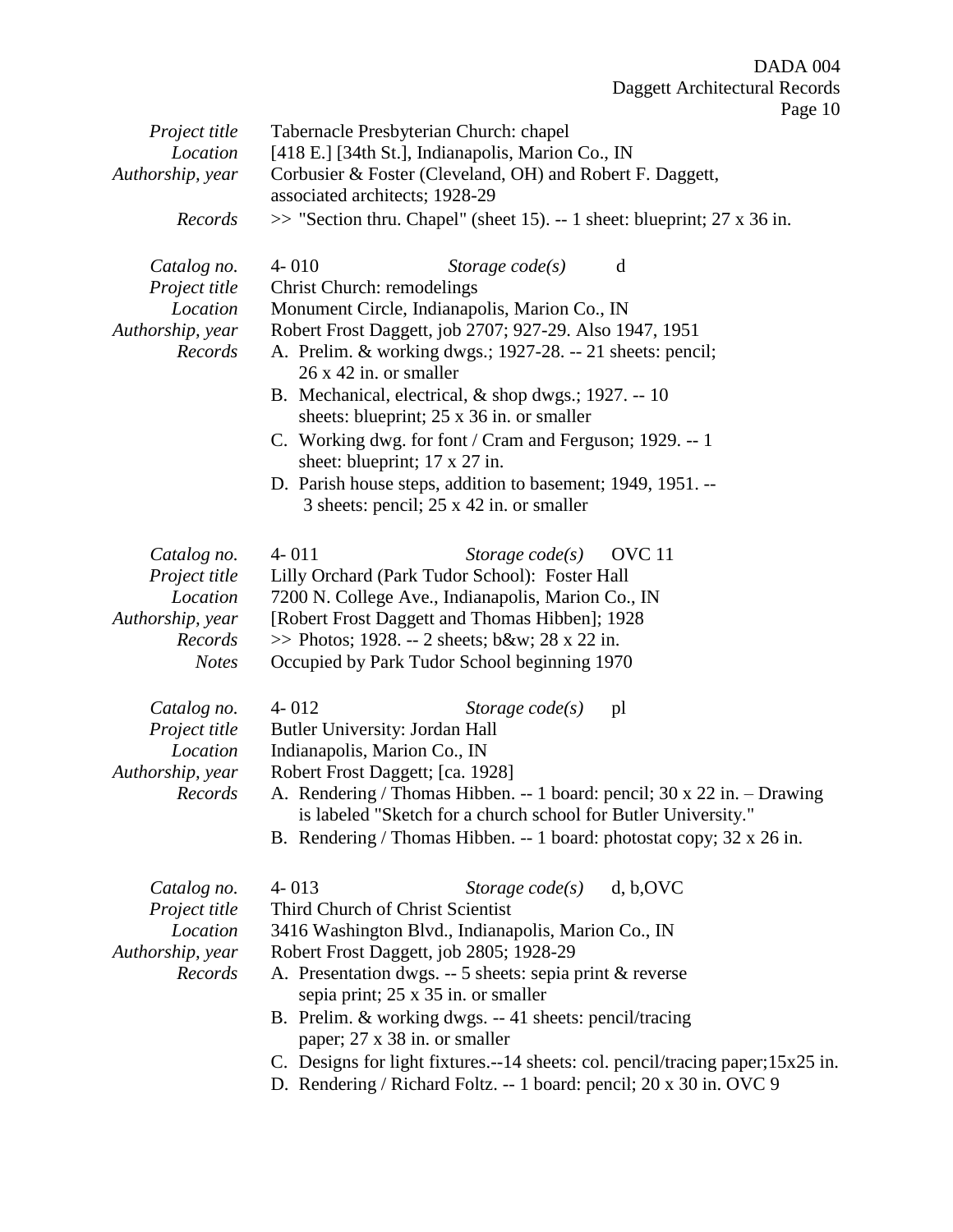| Catalog no.                  | OVC <sub>9</sub><br>$4 - 014$<br>Storage $code(s)$                                                        |
|------------------------------|-----------------------------------------------------------------------------------------------------------|
| Project title                | [Third Church of Christ Scientist?]                                                                       |
| Location                     | 3416 Washington Blvd., Indianapolis, Marion Co., IN                                                       |
| Authorship, year             |                                                                                                           |
| Records                      | $\gg$ Rendering / Richard Foltz; [193-?]. -- 1 board: pencil; 23 x 30 in.                                 |
| <b>Notes</b>                 | Identification uncertain. Possibly prelim. design for Third Church of Christ                              |
|                              | Scientist. See also Foltz rendering of Indiana U. Chemistry bldg.                                         |
|                              |                                                                                                           |
| Catalog no.                  | $4 - 015$<br>Storage $code(s)$<br>$\mathbf f$                                                             |
| Project title<br>Location    | Lilly, Eli, and Company: Greenfield Laboratories<br>Greenfield, Hancock Co., IN                           |
| Authorship, year             | Robert Frost Daggett; 193-?                                                                               |
| Records                      | $\gg$ Views of entrance towers; [195-?]. -- 3 photos: b&w 8 x                                             |
|                              | 10 in. in folder, ll in.                                                                                  |
|                              |                                                                                                           |
| Catalog no.                  | $4 - 016$<br>Storage $code(s)$<br>pl                                                                      |
| Project title                | Indiana University: chemistry building                                                                    |
| Location                     | Bloomington, Monroe Co., IN                                                                               |
| Authorship, year             | Robert Frost Daggett; [1930?]                                                                             |
| Records                      | $\gg$ Rendering / Richard Foltz; [1930?]. -- 1 board: pencil, 26 x 37 in.                                 |
|                              |                                                                                                           |
| Catalog no.                  | $4 - 017$<br>Storage $code(s)$<br>pl                                                                      |
| Project title                | [Admiral Apartments?]                                                                                     |
| Location                     | [3025 N.] [Meridian St.], Indianapolis, Marion Co., IN                                                    |
| Authorship, year             | [Robert Frost Daggett & T. E. Hibben]; 1929?                                                              |
| Records                      | >> Rendering [prelim design?] / Thomas Hibben; [1929?]. --<br>1 board: pencil; $35 \times 27$ in.         |
| <b>Notes</b>                 | A title, later effaced, appears to have read "Apartment house for Thomas A.                               |
|                              | Moynihan, Robert Frost Daggett and T. E. Hibben, Associated Architects"                                   |
|                              |                                                                                                           |
| Catalog no. 4-018            | Storage $code(s)$ d                                                                                       |
| Project title                | Indiana Women's Prison                                                                                    |
| Location                     | 401 N. Randolph St., Indianapolis, Marion Co., IN                                                         |
| Authorship, year             | Robert Frost Daggett, jobs 3702, 2901; Schuyler N. Nolan,                                                 |
|                              | landscape architect; 1937-39                                                                              |
| Records                      | A. Plat, plot plan. -- 2 sheets: blueprint, black line; 24                                                |
|                              | x 35 in. -- Plot plan by Schuyler N. Nolan                                                                |
|                              | B. Working dwgs., one- and two-story cottages. -- 10                                                      |
|                              | sheets: pencil/tracing paper; 27 x 41 in. or smaller                                                      |
|                              | C. Working dwgs., administration building. -- 4 sheets: blueprint; 20x34 in.                              |
|                              | $4 - 019$                                                                                                 |
| Catalog no.<br>Project title | Storage $code(s)$<br>b, d<br>Indiana State Fairgrounds: junior educational activities building (4-H club) |
|                              |                                                                                                           |
| Location                     | 38th St., Indianapolis, Marion Co., IN                                                                    |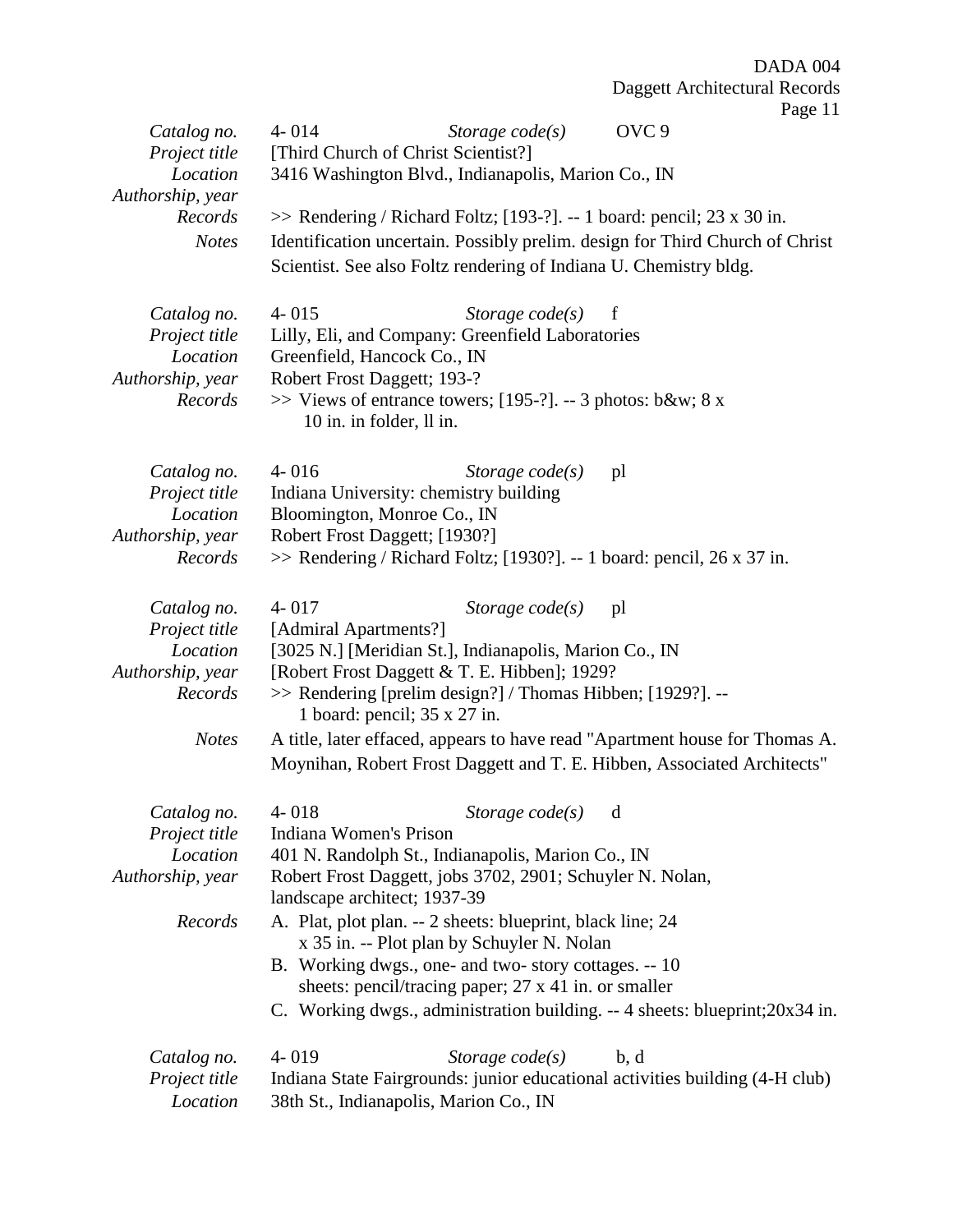| Authorship, year                                                        | Robert Frost Daggett; [1939]                                                                                                                                      |                   | 1.45                                                                                         |
|-------------------------------------------------------------------------|-------------------------------------------------------------------------------------------------------------------------------------------------------------------|-------------------|----------------------------------------------------------------------------------------------|
| Records                                                                 | B. Plat of concessions / Edgerton and Co.; 1936. -- 1<br>sheet: blueprint; 26 x 42 in.                                                                            |                   | A. Rendering / Leon A. Roy. -- 1 board: pencil; 25 x 63 in., framed                          |
|                                                                         | C. Map; 1940. -- 1 sheet: col., 22 x 34 in.                                                                                                                       |                   |                                                                                              |
| Catalog no.<br>Project title<br>Location<br>Authorship, year            | $4 - 019.5$<br>Indiana State office building (proposal)<br>Indianapolis, Marion Co., IN                                                                           | Storage $code(s)$ | d                                                                                            |
| Records                                                                 | >> Sketch rendering / Robert Frost Daggett; [194-?]. -- 1                                                                                                         |                   | sheet; 10 x 18 in. -- 2 copies. -- c.1: photostat. -- c.2: photostat neg.                    |
| Catalog no.<br>Project title<br>Location<br>Authorship, year            | $4 - 020$<br>Lilly, Eli, and Company: building no. 46<br>Indianapolis, Marion Co., IN<br>Robert Frost Daggett, job 4504; 1946                                     | Storage $code(s)$ | d                                                                                            |
| Records                                                                 | $\gg$ Working dwgs. -- 31 sheets: pencil/vellum; 25 x 38 in.                                                                                                      |                   |                                                                                              |
| Catalog no.<br>Project title                                            | $4 - 021$<br>Carter, LaRue D., Memorial Hospital                                                                                                                  | Storage $code(s)$ | OVC <sub>9</sub>                                                                             |
| Location<br>Authorship, year<br>Records                                 | 1315 W. 10th St., Indianapolis, Marion Co., IN<br>Robert Frost Daggett; 1947                                                                                      |                   | $\gg$ Rendering / Leslie F. Ayres; 1947. -- 1 board: col. pencil; 18 x 29 in.                |
| Catalog no.<br>Project title<br>Location<br>Authorship, year<br>Records | $4 - 022$<br>Indianapolis public school #26: south addition<br>1301 E. 16th St., Indianapolis, Marion Co., IN<br>Robert Frost Daggett & Assoc., job 4803; 1948-49 | Storage $code(s)$ | d<br>$\gg$ Working dwgs. -- 21 sheets: pencil/linen, tracing paper; 24 x 36 in.              |
| Catalog no.<br>Project title<br>Location<br>Authorship, year<br>Records | $4 - 023$<br>Riley Hospital: research wing<br>Indianapolis, Marion Co., IN<br>Robert Frost Daggett & Assoc.; 1949                                                 | Storage $code(s)$ | OVC <sub>9</sub><br>$\gg$ Rendering / Leslie F. Ayres; 1949. -- 1 board: pencil; 18 x 25 in. |
| Catalog no.<br>Project title<br>Location                                | $4 - 024$<br>Butler University: College of Pharmacy<br>Indianapolis, Marion Co., IN                                                                               | Storage $code(s)$ | d, b, OVC                                                                                    |
| Authorship, year<br>Records                                             | Robert Frost Daggett & Assoc., job 4901; 1949-50<br>A. Working dwgs. -- 37 sheets: ink, pencil/linen, sepia; 24<br>x 36 in. or smaller                            |                   |                                                                                              |
|                                                                         |                                                                                                                                                                   |                   | B. Rendering / Leslie F. Ayres; 1949. -- 1 board: pencil; 19 x 30 in. OVC 9                  |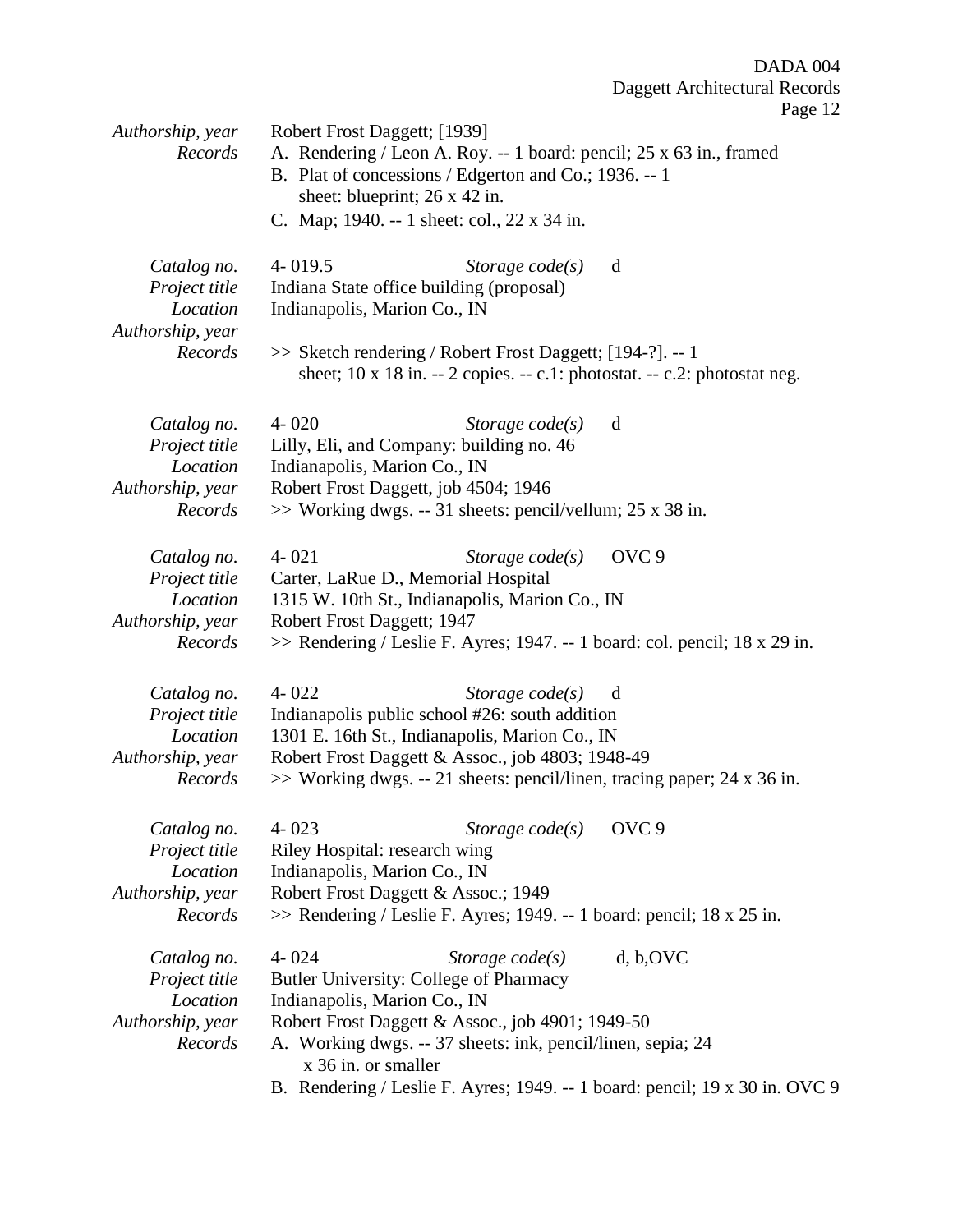| Catalog no.<br>Project title<br>Location<br>Authorship, year | $4 - 025$<br>Storage $code(s)$<br>pl<br>Indianapolis public school #20: addition<br>1849 Pleasant Run Parkway, Indianapolis, Marion Co., IN<br>Robert Frost Daggett & Assoc., job 4902; 1949 |  |
|--------------------------------------------------------------|----------------------------------------------------------------------------------------------------------------------------------------------------------------------------------------------|--|
| Records                                                      | A. Working dwgs. -- 12 sheets: ink/linen, tracing paper; 24 x 36 in.<br>B. Rendering / Leon A. Roy. -- 1 board: watercolor; 21 x 34 in.                                                      |  |
| Catalog no.<br>Project title                                 | $4 - 026$<br>Storage $code(s)$<br>pl<br>Church of the Advent [(Trinity Episcopal Church)]                                                                                                    |  |
| Location                                                     | [3243 N.] Meridian St., Indianapolis, Marion Co., IN                                                                                                                                         |  |
| Authorship, year                                             | Robert Frost Daggett & Assoc.; [ca. 1950]                                                                                                                                                    |  |
| Records                                                      | $\gg$ [Prelim. dwgs.]. -- 1 board; 28 x 36 in. -- Includes                                                                                                                                   |  |
|                                                              | rendered photostats of a plan and two elevations.                                                                                                                                            |  |
| <b>Notes</b>                                                 | Board is labeled "Sketch for the proposed new Church of the Advent."                                                                                                                         |  |
| Catalog no.                                                  | $4 - 027$<br>Storage $code(s)$<br>$\mathbf b$                                                                                                                                                |  |
| Project title                                                | Butler University: theater project                                                                                                                                                           |  |
| Location                                                     | Indianapolis, Marion Co., IN                                                                                                                                                                 |  |
| Authorship, year<br>Records                                  | [Robert Frost Daggett & Assoc.]; 1950<br>>> Renderings / Kenneth Mendenhall, Jr.; 1950. -- 3 boards: ink; 15x 20 in.                                                                         |  |
| <b>Notes</b>                                                 | Structure was not built                                                                                                                                                                      |  |
|                                                              |                                                                                                                                                                                              |  |
| Catalog no.                                                  | $4 - 028$<br>Storage $code(s)$<br>d                                                                                                                                                          |  |
| Project title                                                | University Park Christian Church                                                                                                                                                             |  |
| Location                                                     | 46th St. at Illinois, Indianapolis, Marion Co., IN                                                                                                                                           |  |
| Authorship, year                                             | Robert Frost Daggett & Assoc., job 5017; 1951-53                                                                                                                                             |  |
| Records                                                      | A. Working dwgs. -- 38 sheets: pencil/linen and tracing<br>paper; 24 x 36 in. or smaller                                                                                                     |  |
|                                                              | B. Property map $/G$ . F. Rooker; 1947. -- 1 sheet:                                                                                                                                          |  |
|                                                              | pencil/tracing paper; 16 x 19 in.                                                                                                                                                            |  |
| <b>Notes</b>                                                 | Structural tracings at Fink Roberts & Petrie (1988)                                                                                                                                          |  |
| Catalog no.                                                  | $4 - 029$<br>d, b, OVC<br>Storage $code(s)$                                                                                                                                                  |  |
| Project title                                                | Indianapolis public school #59                                                                                                                                                               |  |
| Location                                                     | Kessler Blvd., Indianapolis, Marion Co., IN                                                                                                                                                  |  |
| Authorship, year                                             | Robert Frost Daggett & Assoc. (Daggett Naegele & Daggett),<br>job 5104; 1951-52                                                                                                              |  |
| Records                                                      | A. Maps / P. E. Middleton Co.; 1951. -- 2 sheets: sepia<br>print, blueprint; 20 x 28 in. or smaller                                                                                          |  |
|                                                              | B. Working dwgs. -- 26 sheets: pencil/tracing paper, linen,                                                                                                                                  |  |
|                                                              | blueprint; 24 x 36 in. or smaller                                                                                                                                                            |  |
|                                                              | C. Shop dwgs. and hardware schedule. -- 5 sheets; 12 x 34 in. or smaller                                                                                                                     |  |
|                                                              | D. Presentation plan. -- 1 board: ink, col. pencil; 20 x 30 in. OVC 9                                                                                                                        |  |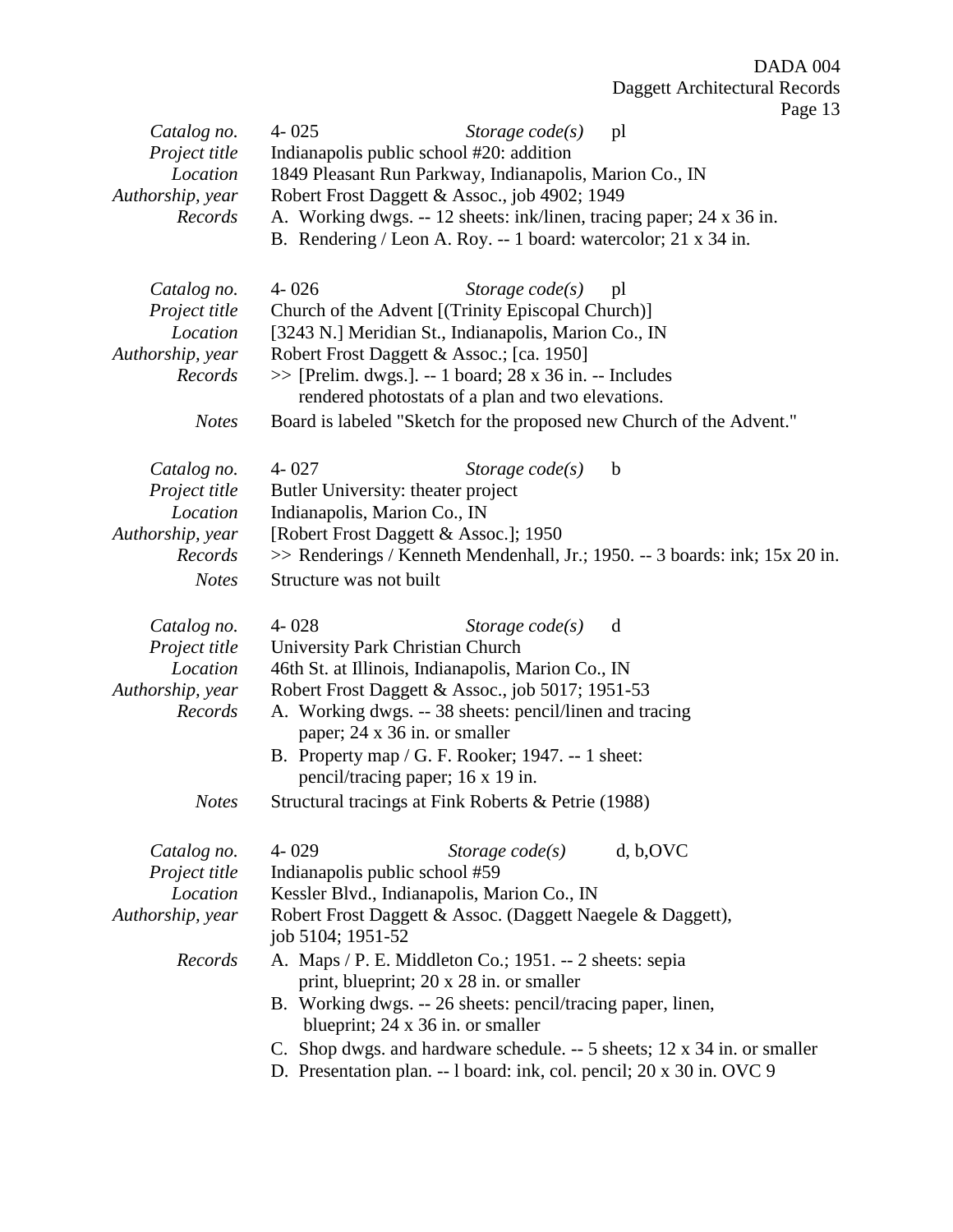|                  | $4 - 030$<br>d                                                               |  |  |
|------------------|------------------------------------------------------------------------------|--|--|
| Catalog no.      | Storage $code(s)$                                                            |  |  |
| Project title    | Indianapolis public school #64                                               |  |  |
| Location         | Bethel Ave. @ Zwingley, Indianapolis, Marion Co., IN                         |  |  |
| Authorship, year | Robert Frost Daggett & Assoc., job 5105; 1952-53                             |  |  |
| Records          | A. Working dwgs. -- 27 sheets: pencil/linen, tracing paper;                  |  |  |
|                  | $24 \times 36$ in. or smaller                                                |  |  |
|                  | B. Site survey. -- 1 sheet: black line; 24 x 36 in.                          |  |  |
| <b>Notes</b>     | Structural tracings at Fink Roberts & Petrie (1988)                          |  |  |
|                  |                                                                              |  |  |
| Catalog no.      | $4 - 031$<br>Storage $code(s)$<br>d                                          |  |  |
| Project title    | Riley Hospital: cancer research wing                                         |  |  |
|                  |                                                                              |  |  |
| Location         | Indianapolis, Marion Co., IN                                                 |  |  |
| Authorship, year | Robert Frost Daggett & Assoc., [job 5106]; [1951?]                           |  |  |
| Records          | >> Rendering. -- 1 sheet: pencil/tracing paper; 21 x 30 in.                  |  |  |
| <b>Notes</b>     | Structural tracings at Fink Roberts & Petrie (1988)                          |  |  |
|                  |                                                                              |  |  |
| Catalog no.      | $4 - 032$<br>Storage $code(s)$<br>d                                          |  |  |
| Project title    | <b>Indianapolis Community Hospital</b>                                       |  |  |
| Location         | 1500 N. Ritter Ave., Indianapolis, Marion Co., IN                            |  |  |
| Authorship, year | Daggett, Naegele & Daggett, job 5202; 1953-56                                |  |  |
| Records          |                                                                              |  |  |
|                  | A. Site surveys, prelim. dwgs; 1951-53. -- 8 sheets:                         |  |  |
|                  | prints; 24 x 36 in. or smaller                                               |  |  |
|                  | B. Working dwgs.; 1954. -- 45 sheets: pencil/linen; $30 \times 41$ in.       |  |  |
|                  | C. Hardware & color schedules. $-33$ sheets: sepia; 12 x 16 in., 12 x 24 in. |  |  |
|                  | D. Supplementary details; ca. 1954-56. -- 30 sheets:                         |  |  |
|                  | pencil; 24 x 36 in. or smaller                                               |  |  |
|                  |                                                                              |  |  |
| Catalog no.      | $4 - 033$<br>Storage $code(s)$<br>d                                          |  |  |
|                  |                                                                              |  |  |
| Project title    | Medical office building [for Dr. Mericle]                                    |  |  |
| Location         | 1633 N. Capitol Ave., Indianapolis, Marion Co., IN                           |  |  |
| Authorship, year | Daggett, Naegele & Daggett, job 5303; 1955-56                                |  |  |
| Records          | $\gg$ Working dwgs. -- 15 sheets: pencil/tracing paper; 16 x                 |  |  |
|                  | 29 in. or smaller + blueprint set of sheets $1-7$                            |  |  |
|                  |                                                                              |  |  |
| Catalog no.      | $4 - 034$<br>Storage $code(s)$<br>pl                                         |  |  |
| Project title    | Indianapolis Water Company office building (operations center?)              |  |  |
| Location         | Indianapolis, Marion Co., IN                                                 |  |  |
| Authorship, year | Daggett, Naegele & Daggett, job 5307; ca. 1953?                              |  |  |
| Records          |                                                                              |  |  |
|                  | >> Rendering / Ken Mendenhall, Jr.-- 1 board: watercolor; in mat, 21x34 in.  |  |  |
| <b>Notes</b>     | Structural tracings at Fink Roberts & Petrie (1988)                          |  |  |
|                  |                                                                              |  |  |
| Catalog no.      | $4 - 035$<br>Storage $code(s)$<br>d                                          |  |  |
| Project title    | American Fletcher National Bank & Trust Co., bank and office building        |  |  |
| Location         | 2835/2930 N. Meridian St., Indianapolis, Marion Co., IN                      |  |  |
| Authorship, year | Daggett, Naegele & Daggett, job 5308; 1956                                   |  |  |
|                  |                                                                              |  |  |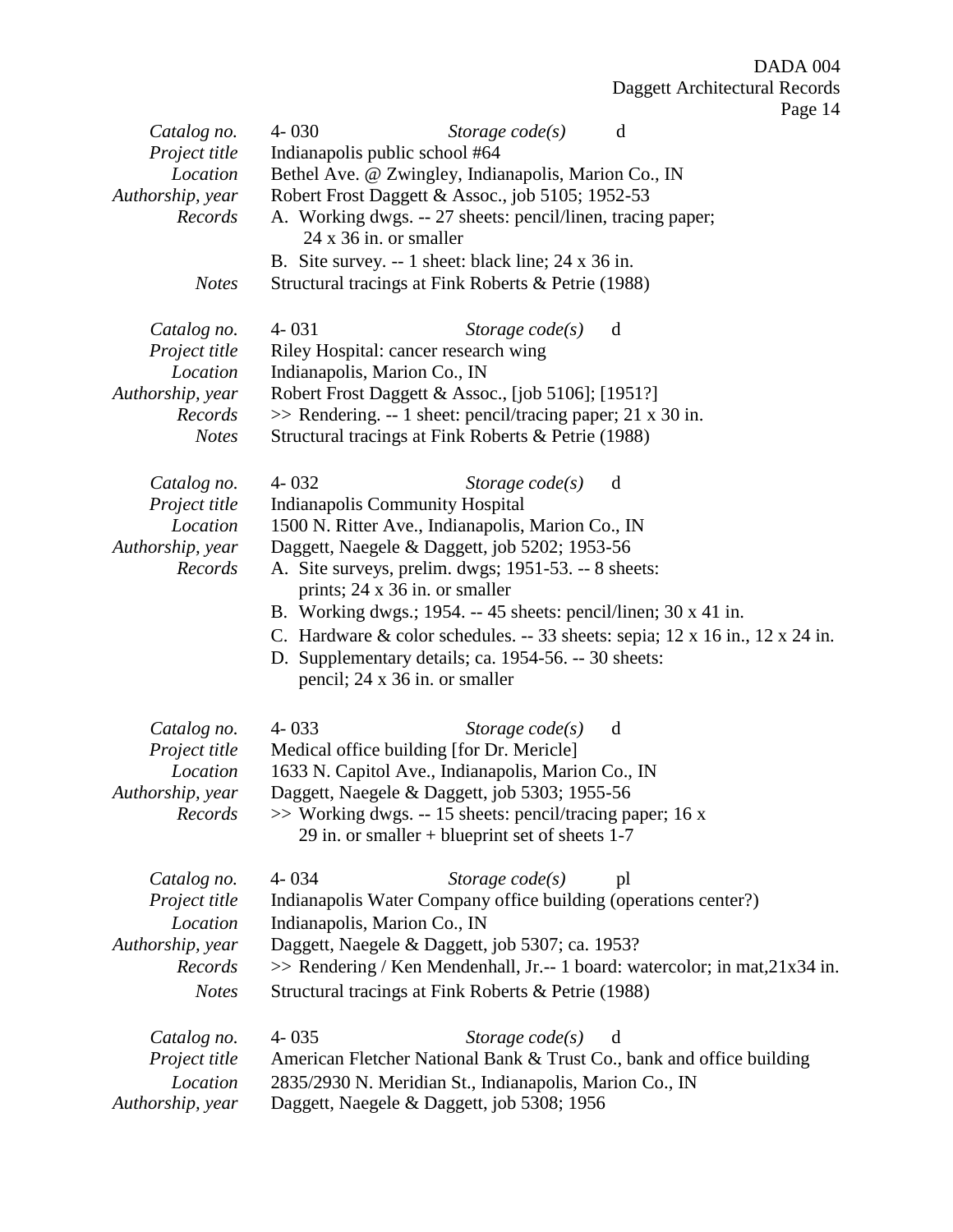|                           | $1 \mu_{\mathcal{S}}$ u.                                                      |
|---------------------------|-------------------------------------------------------------------------------|
| Records                   | A. Working dwgs. -- 20 sheets: pencil/linen and tracing                       |
|                           | paper; 24 x 36 in. or smaller                                                 |
|                           | B. Details. $-2$ sheets: blueprint, blue line print; 12 x 31 in., 29 x 36 in. |
| Catalog no.               | $4 - 036$<br>Storage $code(s)$<br>d                                           |
| Project title             | Indianapolis public school #59: addition                                      |
| Location                  | Keystone Ave., Indianapolis, Marion Co., IN                                   |
| Authorship, year          | Daggett, Naegele & Daggett, job 5310; 1953                                    |
| Records                   | $\gg$ Working dwgs. -- 12 sheets: pencil/tracing paper; 24 x 41 in.           |
| <b>Notes</b>              | Structural tracings at Fink Roberts & Petrie (1988)                           |
|                           |                                                                               |
| Catalog no.               | $4 - 037$<br>Storage $code(s)$<br>d                                           |
| Project title             | Indianapolis public school #37: addition                                      |
| Location                  | 2425 E. 25th St., Indianapolis, Marion Co., IN                                |
| Authorship, year          | Daggett, Naegele & Daggett, job 5403; 1955                                    |
| Records                   | >> Working dwgs. -- 17 sheets: pencil/tracing paper; 24 x 36 in. or smaller   |
| Catalog no.               | $4 - 038$<br>Storage $code(s)$<br>d                                           |
| Project title             | West Side Junior High School                                                  |
| Location                  | 73rd St., Marion Co., IN                                                      |
| Authorship, year          | Daggett, Naegele & Daggett, job 5405; 1955-57                                 |
| Records                   | A. Working dwgs. -- 32 sheets: pencil/linen; 30 x 41 in. or smaller           |
|                           | B. Schedules. -- 9 sheets: pencil/sepia print; 11 x 24 in. or smaller         |
| <b>Notes</b>              | Structural tracings at Fink Roberts & Petrie (1988)                           |
|                           | $4 - 039$<br>d                                                                |
| Catalog no.               | Storage $code(s)$<br>Southport Presbyterian Church                            |
| Project title<br>Location |                                                                               |
| Authorship, year          | Southport, Marion Co., IN<br>Daggett, Naegele & Daggett, job 5406; 1955       |
| Records                   | A. Plot plan. -- 1 sheet: pencil/tracing paper; 17 x 21 in.                   |
|                           | B. Working dwgs. (arch.). -- 21 sheets: pencil/linen; 24 x 36 in.             |
|                           |                                                                               |
|                           | C. Supplementary dwgs. -- 10 sheets: pencil/tracing paper; 25 x 36 in.        |
| Catalog no.               | $4 - 040$<br>Storage $code(s)$<br>d                                           |
| Project title             | University Park Church: educational unit (addition)                           |
| Location                  | Buckingham Dr., Indianapolis, Marion Co., IN                                  |
| Authorship, year          | Daggett, Naegele & Daggett, job 5407; 1957                                    |
| Records                   | A. Working dwgs. -- 10 sheets: pencil/linen; 24 x 36 in.                      |
|                           | B. Supplementary dwgs. -- 8 sheets: pencil; 15 x 20 in. or smaller            |
|                           | C. Schedules. -- 2 sheets: pencil/sepia print; 11 x 16 in.                    |
| Catalog no.               | $4 - 41$<br>Storage $code(s)$<br>d                                            |
| Project title             | Indianapolis public school #64: addition                                      |
| Location                  | Bethel Ave. @ Zwingley, Indianapolis, Marion Co., IN                          |
|                           |                                                                               |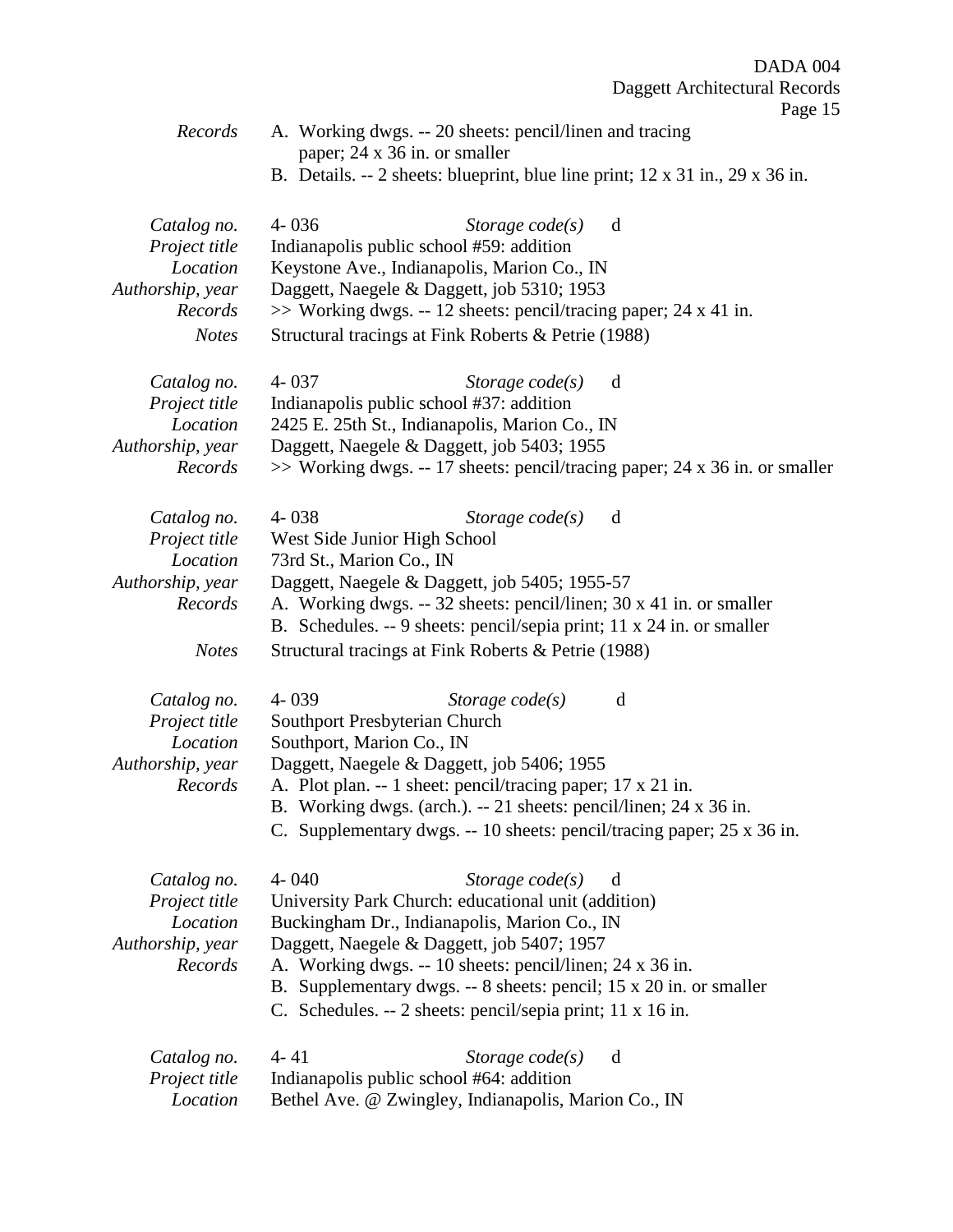Page 16

| Authorship, year | Daggett, Naegele & Daggett, job 5602; 1956                                  |  |  |
|------------------|-----------------------------------------------------------------------------|--|--|
| Records          | A. Site survey. -- 1 sheet: black line; 18 x 24 in.                         |  |  |
|                  | B. Working dwgs. -- 6 sheets: pencil/tracing paper; 23 x 33 in.             |  |  |
| <b>Notes</b>     | Structural tracings at Fink Roberts & Petrie (1988)                         |  |  |
| Catalog no.      | $4 - 42$<br>Storage $code(s)$<br>d                                          |  |  |
| Project title    | Schafer, Dr. & Mrs. William C., house                                       |  |  |
| Location         | [2] Pleasant Ridge Dr., Washington, Daviess Co., IN                         |  |  |
| Authorship, year | Daggett, Naegele & Daggett, job 5605; 1960-1962                             |  |  |
| Records          | A. Site surveys. -- 2 sheets: blue line; 22 x 24 in. or smaller             |  |  |
|                  | B. Working dwgs. -- 22 sheets: pencil/tracing paper; 24 x 36 in. or smaller |  |  |
| Catalog no.      | $4 - 43$<br>Storage $code(s)$<br>d                                          |  |  |
| Project title    | Indianapolis Community Hospital: Paul C. Denny residence                    |  |  |
|                  | buildings (apartments)                                                      |  |  |
| Location         | 1500 N. Ritter Ave., Indianapolis, Marion Co., IN                           |  |  |
| Authorship, year | Daggett, Naegele & Daggett, job 5606; 1957                                  |  |  |
| Records          | A. Prelim. dwgs. -- 2 sheets: black line; 20 x 23 in.                       |  |  |
|                  | B. Working dwgs. -- 9 sheets: pencil/linen; 24 x 36 in.                     |  |  |
| <b>Notes</b>     | Not built                                                                   |  |  |
| Catalog no.      | d, b, OVC<br>$4 - 44$<br>Storage $code(s)$                                  |  |  |
| Project title    | <b>Howard County Hospital</b>                                               |  |  |
| Location         | U.S. Hwy. 31 by-pass, Kokomo, Howard Co., IN                                |  |  |
| Authorship, year | Daggett, Naegele & Daggett, job 5701; 1957-62                               |  |  |
| Records          | A. Prelim. dwgs.; 1958. -- 4 sheets: pencil; 21 x 25 in.                    |  |  |
|                  | B. Rendering / K. Mendenhall, Jr. -- 1 board: tempera; 20 x 30 in. OVC 9    |  |  |
|                  | C. Working dwgs.; 1959. -- 49 sheets: pencil/linen, sepia; 30 x 41 in.      |  |  |
|                  | D. Supplementary dwgs. & schedules; ca. 1958-62. -- 33                      |  |  |
|                  | sheets: pencil/vellum, sepia; 25 x 37 in. or smaller                        |  |  |
| <b>Notes</b>     | Structural tracings at Fink Roberts & Petrie (1988)                         |  |  |
| Catalog no.      | $4 - 45$<br>b, d, OVC<br>Storage $code(s)$                                  |  |  |
| Project title    | Wabash County Hospital: addition                                            |  |  |
| Location         | East St., Wabash, Wabash Co., IN                                            |  |  |
| Authorship, year | Daggett, Naegele & Daggett, job 5702; [ca. 1957]                            |  |  |
| Records          | A. Rendering / Suzuki; 1958.--1 board: ink, col. marker; 18 x 30 in. OVC 9  |  |  |
|                  | B. Working dwg. -- 1 sheet: pencil/linen; 24 x 36 in.                       |  |  |
| Catalog no.      | $4 - 46$<br>Storage $code(s)$<br>d                                          |  |  |
| Project title    | Professional arts building (office building for Dr. Newcamp)                |  |  |
| Location         | State Rd. 44, Connersville, Fayette Co., IN                                 |  |  |
| Authorship, year | Daggett, Naegele & Daggett, job 5802; 1958                                  |  |  |
| Records          | A. Topo. map. $-1$ sheet: blue line; 15 x 18 in.                            |  |  |
|                  | B. Working dwgs. -- 9 sheets: pencil/linen; 24 x 36 in.                     |  |  |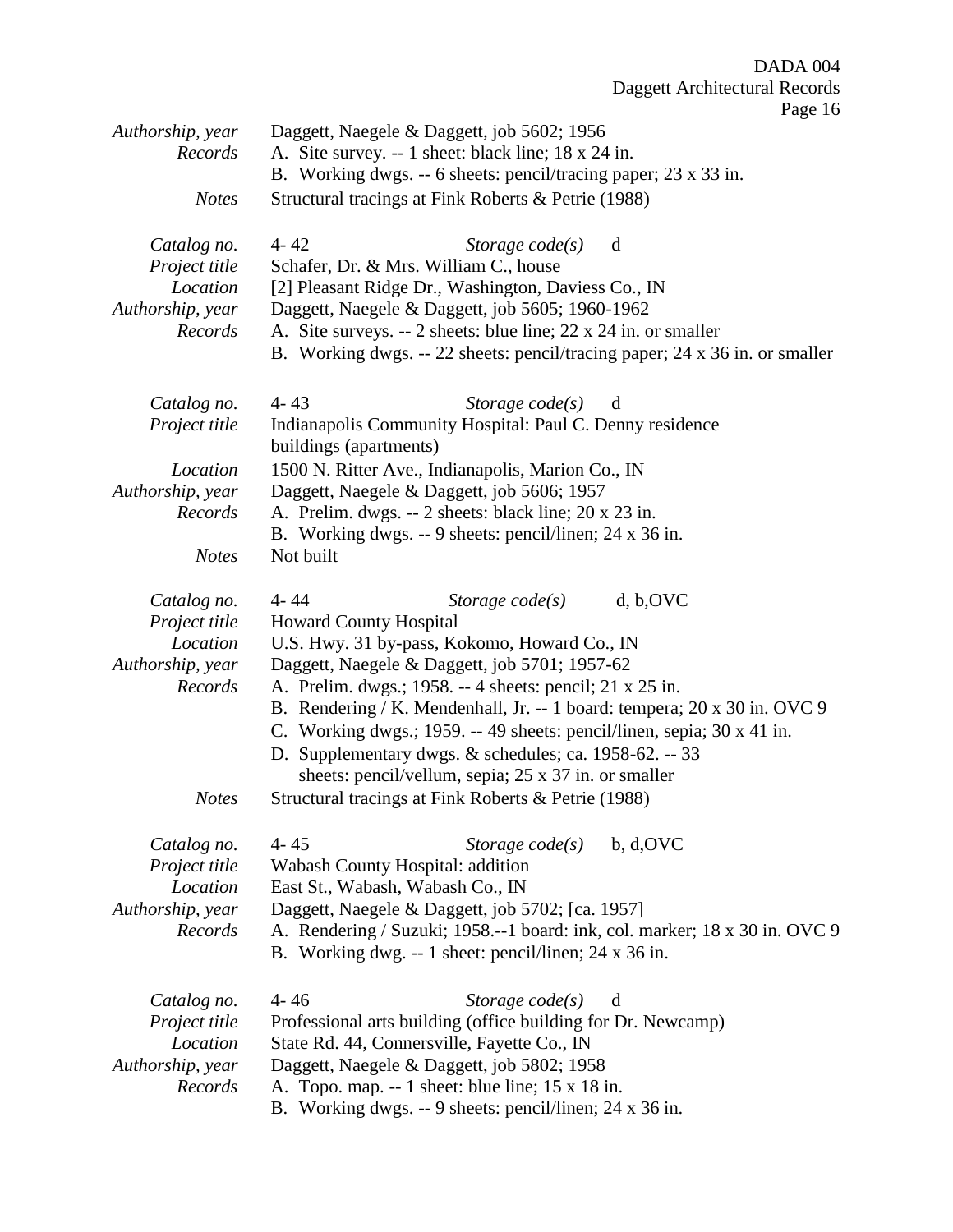C. Schedules. -- 4 sheets: pencil/linen, sepia; 11 x 14 in.

| Catalog no.<br>Project title<br>Location<br>Authorship, year<br>Records | $4 - 47.1$<br>Storage $code(s)$<br>d<br>Fairview Presbyterian Church<br>W. 46th St., Indianapolis, Marion Co., IN<br>O. A. Tislow, comm. 4808; 1948-51<br>A. Prelim. plans. -- 3 sheets: blueprint; 24 x 24 in. or smaller<br>B. Prelim. working dwgs. -- 20 sheets: blueprint; 22 x 36 in.<br>C. Final working dwgs. (arch.). $-14$ sheets: blueprint; 22 x 36 in.<br>D. Final working dwgs. (mech.). $-7$ sheets: blueprint; 22 x 36 in.                                                                                                                                                                |
|-------------------------------------------------------------------------|-----------------------------------------------------------------------------------------------------------------------------------------------------------------------------------------------------------------------------------------------------------------------------------------------------------------------------------------------------------------------------------------------------------------------------------------------------------------------------------------------------------------------------------------------------------------------------------------------------------|
| Catalog no.<br>Project title<br>Location<br>Authorship, year<br>Records | $4 - 47.2$<br>Storage $code(s)$<br>d<br>Fairview Presbyterian Church: addition<br>W. 46th St., Indianapolis, Marion Co., IN<br>Daggett, Naegele & Daggett, job 5804; 1960<br>A. Prelim. plans & sketches. -- 5 sheets: pencil; 20 x 31 in. or smaller<br>B. Working dwgs.; 1960. -- 21 sheets: pencil/mylar, linen; 24 x 36 in.<br>C. Supplementary dwgs. & schedules; 1960. -- 15 sheets:<br>pencil/vellum, sepia; 18 x 29 in. or smaller                                                                                                                                                                |
| <b>Notes</b>                                                            | Structural tracings at Fink Roberts & Petrie (1988)                                                                                                                                                                                                                                                                                                                                                                                                                                                                                                                                                       |
| Catalog no.<br>Project title<br>Location<br>Authorship, year<br>Records | $4 - 48$<br>d, b, OVC<br>Storage $code(s)$<br>Indianapolis Children's Museum: addition and minor alterations<br>[3000] N. Meridian St., Indianapolis, Marion Co., IN<br>Daggett, Naegele & Daggett, job 5806; 1959-66<br>A. Site plans; 1947-58. -- 3 sheets: prints; 24 x 29 in. or smaller<br>B. Rendering / K. Mendenhall, Jr. -- 1 board: tempera; 20 x 30 in. OVC 9<br>C. Working dwgs.; 1960. -- 15 sheets (arch.): pencil/mylar, vellum; 24 x<br>36 in. + set of prints (39 sheets; includes struct. & mech. dwgs.)<br>D. Supplementary dwgs.; 1959-66.-- 8 sheets: pencil; 19 x 30 in. or smaller |
| Catalog no.<br>Project title<br>Location<br>Authorship, year<br>Records | $4 - 49$<br>Storage $code(s)$<br>d<br>Hillcrest Country Club: bathhouse & locker rooms<br>Indianapolis, Marion Co., IN<br>Daggett, Naegele & Daggett, job 6001; 1960<br>$\gg$ Working dwgs. -- 4 sheets: pencil/mylar; 24 x 36 in.                                                                                                                                                                                                                                                                                                                                                                        |
| Catalog no.<br>Project title<br>Location<br>Authorship, year<br>Records | $4 - 50$<br>Storage $code(s)$<br>d<br>Brightwood Methodist Church: addition & alterations<br>Indianapolis, Marion Co., IN<br>Daggett, Naegele & Daggett, job 6004; 1961<br>$\gg$ Prelim. dwgs. (3 schemes). -- 7 sheets: pencil; 24 x 38<br>in. or smaller $+1$ rendered print: col. pencil                                                                                                                                                                                                                                                                                                               |
| <b>Notes</b>                                                            | Not built                                                                                                                                                                                                                                                                                                                                                                                                                                                                                                                                                                                                 |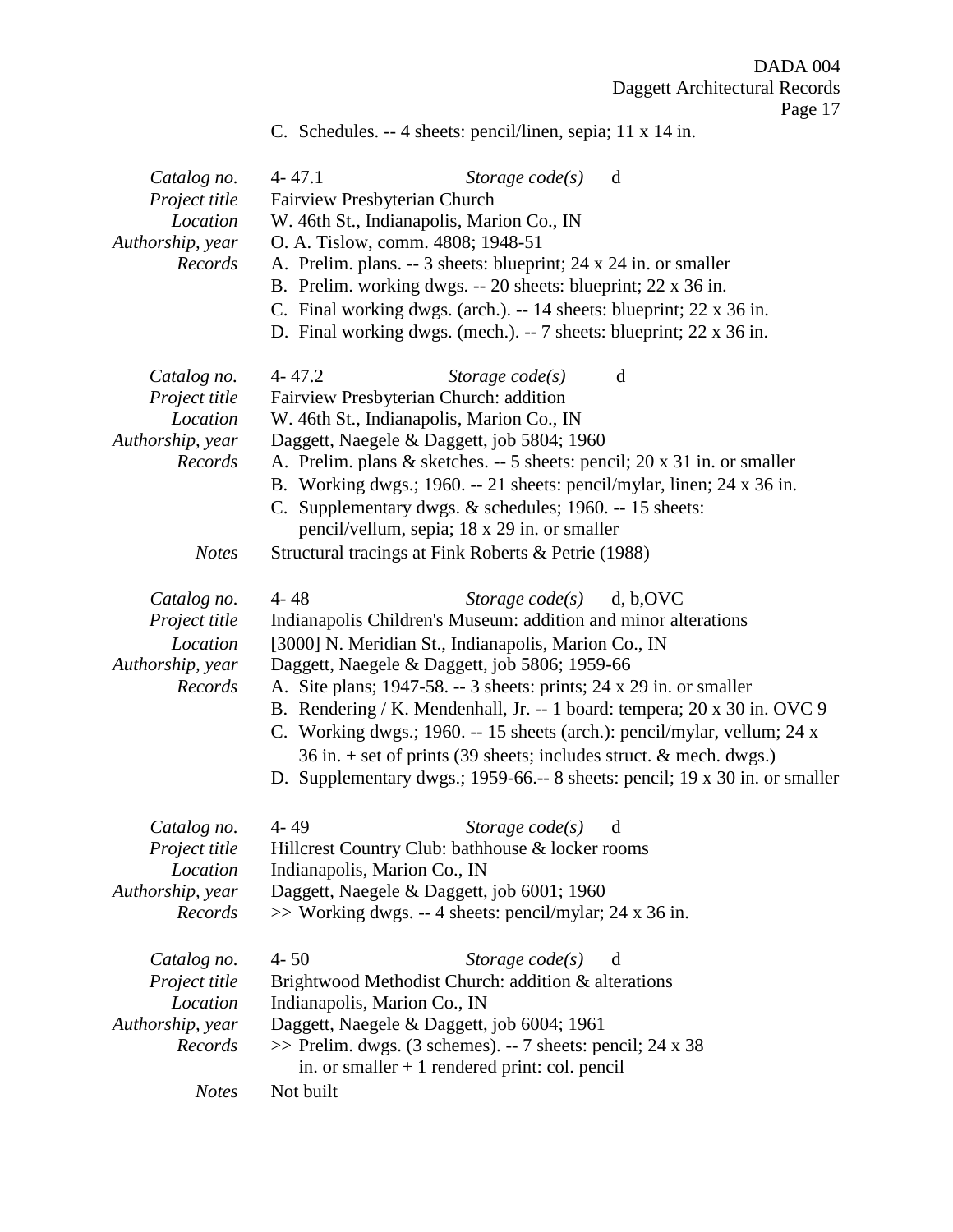| Catalog no.      | $4 - 51$<br>Storage $code(s)$<br>d                                                                    |  |  |  |
|------------------|-------------------------------------------------------------------------------------------------------|--|--|--|
| Project title    | Honeywell, Mark C., Swimming Pool                                                                     |  |  |  |
| Location         | Harrison Ave., Wabash, Wabash Co., IN                                                                 |  |  |  |
| Authorship, year | Daggett, Naegele & Assoc., job 6005; 1960-62                                                          |  |  |  |
| Records          | $\gg$ Working dwgs. -- 13 sheets: pencil/tracing paper; 25 x 36 in. or smaller                        |  |  |  |
| Catalog no.      | d, b, OVC<br>$4 - 52$<br>Storage $code(s)$                                                            |  |  |  |
| Project title    | Indianapolis Motor Speedway: clubhouse & motel                                                        |  |  |  |
| Location         | 16th St., Speedway, Marion Co., IN                                                                    |  |  |  |
| Authorship, year | Fink, Roberts, & Petrie; Daggett, Naegele, & Assoc., job<br>6006; Mussett, Nicholas & Stevenson; 1962 |  |  |  |
| Records          | A. Presentation dwgs. $-5$ boards: ink; 15 x 17 in. (A-1)- (A-5)                                      |  |  |  |
|                  | B. Renderings (prelim. layout). -- 2 sheets: pencil/tracing<br>paper; 24 x 42 in. or smaller          |  |  |  |
|                  | C. Working dwgs. (arch. $&$ struct.). -- 53 sheets: prints; 24 x 36 in.                               |  |  |  |
|                  | D. Working dwgs. (mech. $&$ elect.). -- 32 sheets: prints; 24 x 36 in.                                |  |  |  |
|                  |                                                                                                       |  |  |  |
| <b>Notes</b>     | Architectural & structural tracings at Fink Roberts & Petrie (1988)                                   |  |  |  |
| Catalog no.      | $4 - 53$<br>Storage $code(s)$<br>d                                                                    |  |  |  |
| Project title    | Jasper County Hospital                                                                                |  |  |  |
| Location         | State Rd. 114, Rensselaer, Jasper Co., IN                                                             |  |  |  |
| Authorship, year | Daggett, Naegele & Daggett, job 6104; 1962-64                                                         |  |  |  |
| Records          | A. Working dwgs.; 1962. -- 35 sheets: pencil/mylar; 24 x 36 in.                                       |  |  |  |
|                  | B. Hardware schedule. -- 8 sheets: pencil/mylar; 13 x 26 in.                                          |  |  |  |
|                  | C. Supplementary dwgs.; 1962-64.--13 sheets: pencil; 18 x 36 in. or smaller                           |  |  |  |
| <b>Notes</b>     | Structural tracings at Fink Roberts & Petrie (1988)                                                   |  |  |  |
| Catalog no.      | $4 - 54$<br>Storage $code(s)$<br>d                                                                    |  |  |  |
| Project title    | Indianapolis Children's Museum: Drayer Building remodeling                                            |  |  |  |
| Location         | W. 30th St., Indianapolis, Marion Co., IN                                                             |  |  |  |
| Authorship, year | Daggett, Naegele, & Daggett, job 6105; 1961                                                           |  |  |  |
| Records          | $\gg$ Floor plans. -- 2 sheets: pencil/tracing paper; 24 x 36 in.                                     |  |  |  |
| Catalog no.      | Storage $code(s)$<br>$4 - 55$<br>d                                                                    |  |  |  |
| Project title    | Apollo Corporation : medical office building                                                          |  |  |  |
| Location         | U.S. Hwy. 31 by-pass, Kokomo, Howard Co., IN                                                          |  |  |  |
| Authorship, year | Daggett, Naegele & Assoc., job 6201; 1962-65                                                          |  |  |  |
| Records          | A. Working dwgs. (arch.); 1962-65. -- 14 sheets:                                                      |  |  |  |
|                  | pencil/mylar, tracing paper; 24 x 36 in.                                                              |  |  |  |
|                  | B. Working dwgs. (mech. & elect.) / Mussett, Nicholas &                                               |  |  |  |
|                  | Stevenson; 1962-65. -- 13 sheets: blue line; 24 x 36 in.                                              |  |  |  |
|                  | C. Color schedule. -- 4 sheets: sepia; 11 x 9 in.                                                     |  |  |  |
|                  |                                                                                                       |  |  |  |
| Catalog no.      | $4 - 56$<br>Storage $code(s)$<br>d, b                                                                 |  |  |  |
| Project title    | Indiana University, Kokomo campus                                                                     |  |  |  |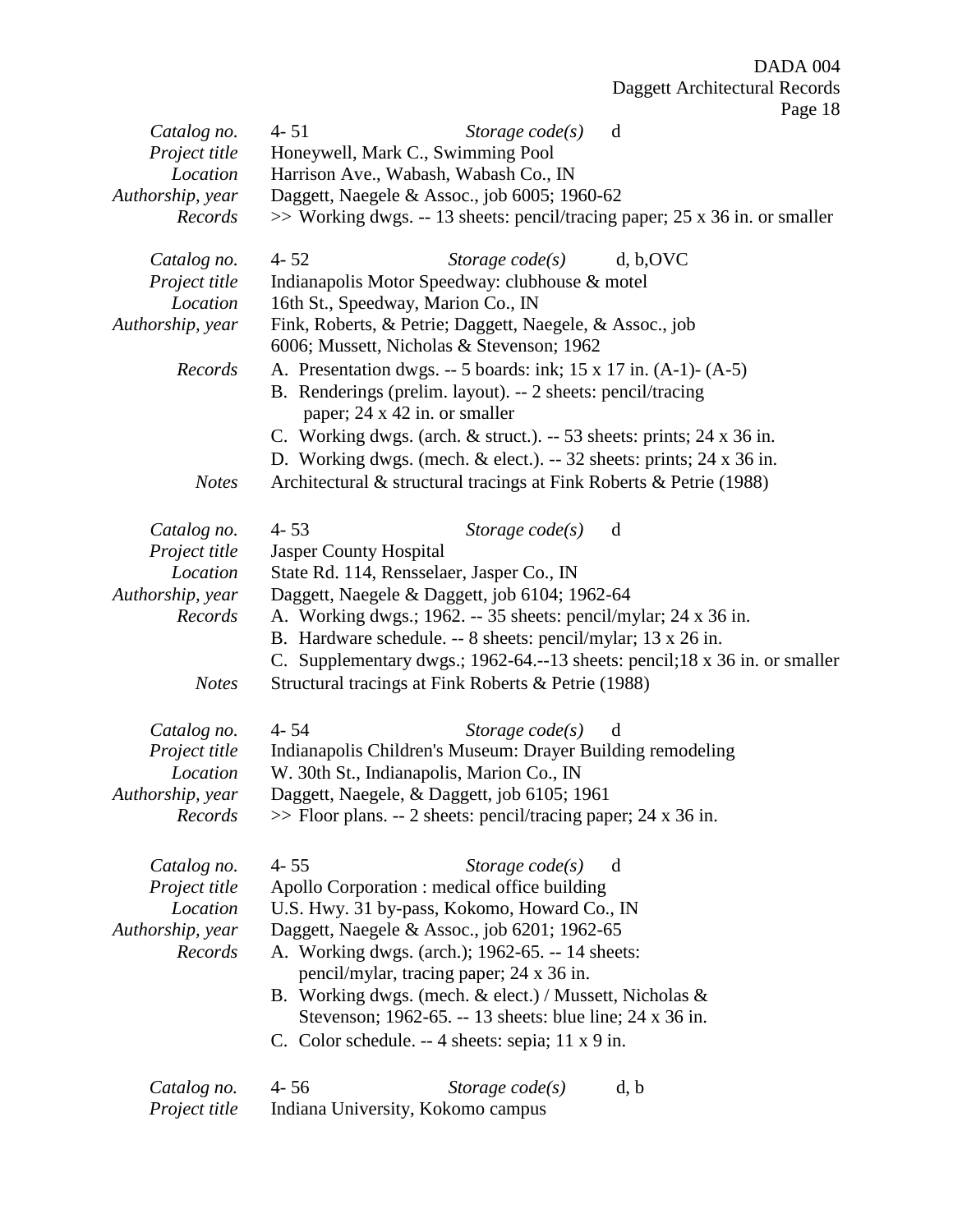Page 19

| Location<br>Authorship, year<br>Records<br><b>Notes</b>                 | Kokomo, Howard Co., IN<br>[Daggett, Naegele and Assoc., job 6202; 1962<br>A. Perspective views. -- 4 sheets: pencil/tracing paper; 14<br>x 33 in. or smaller<br>B. Renderings -- 3 boards: watercolor, ink, tempera; 20 x<br>32 in. or smaller. -- 2 boards signed K. Mendenhall, Jr.<br>Includes sketches for auditorium, cafeteria, health center.                                                                                                                                                                                                                                                                                                                        |
|-------------------------------------------------------------------------|-----------------------------------------------------------------------------------------------------------------------------------------------------------------------------------------------------------------------------------------------------------------------------------------------------------------------------------------------------------------------------------------------------------------------------------------------------------------------------------------------------------------------------------------------------------------------------------------------------------------------------------------------------------------------------|
|                                                                         | Structural tracings at Fink Roberts at Petrie (1988)                                                                                                                                                                                                                                                                                                                                                                                                                                                                                                                                                                                                                        |
| Catalog no.<br>Project title<br>Location<br>Authorship, year<br>Records | $4 - 57.1$<br>Storage $code(s)$<br>d<br>Fayette Memorial Hospital: additions and alterations<br>Virginia Ave., Connersville, Fayette Co., IN<br>McGuire & Shook, comms. 4432, 5313; 1948, 1953<br>A. Working dwgs., west wing / McGuire & Shook, comm. 4432;<br>1948. -- 14 sheets (8 arch., 6 mech.): blue line, black line; 21 x 33 in.<br>B. Working dwgs., one story addition / McGuire & Shook,<br>comm. #5313; 1953. -- 3 sheets: blue line; 24 x 36 in.                                                                                                                                                                                                              |
| Catalog no.<br>Project title<br>Location<br>Authorship, year<br>Records | $4 - 57.2$<br>Storage $code(s)$<br>d<br>Fayette Memorial Hospital: additions & alterations<br>Virginia Ave., Connersville, Fayette Co., IN<br>Daggett, Naegele & Assoc., job 6205; 1963-64<br>A. Site surveys & prelim. plans; 1960-63. -- 8 sheets: blue<br>line; $24 \times 36$ in. or smaller<br>B. Working dwgs.; 1963-64. -- 47 sheets: pencil/mylar,<br>sepia, vellum; 24 x 36 in. or smaller. -- Lacks structural dwgs.<br>C. Bid tabulations, color sched., rev. cooling tower framing; $1963-64. - 7$<br>sheets: pencil/vellum, blue line; 25 x 40 in. or smaller<br>D. Dwgs. for proposed (revised?) scheme; 1964. -- 7 sheets:<br>pencil; 18 x 29 in. or smaller |
| <b>Notes</b>                                                            | Project began as job #5707, 1957                                                                                                                                                                                                                                                                                                                                                                                                                                                                                                                                                                                                                                            |
| Catalog no.<br>Project title                                            | $4 - 58$<br>Storage $code(s)$<br>d<br>Merchants National Bank & Trust Co.: branch at Devington<br>shopping center                                                                                                                                                                                                                                                                                                                                                                                                                                                                                                                                                           |
| Location<br>Authorship, year                                            | 6020 E. 46th St., Indianapolis, Marion Co., IN<br>Daggett, Naegele & Assoc., Inc., job 6208; 1963                                                                                                                                                                                                                                                                                                                                                                                                                                                                                                                                                                           |
| Records<br><b>Notes</b>                                                 | $\gg$ Working dwgs. -- 4 sheets: pencil/tracing paper; 24 x 36 in. or smaller<br>Structural tracings at Fink Roberts & Petrie (1988)                                                                                                                                                                                                                                                                                                                                                                                                                                                                                                                                        |
| Catalog no.<br>Project title<br>Location                                | $4 - 59$<br>Storage $code(s)$<br>d<br>Torrella, Dr. J. A., office building<br>5324 W. 16th St., Indianapolis, Marion Co., IN                                                                                                                                                                                                                                                                                                                                                                                                                                                                                                                                                |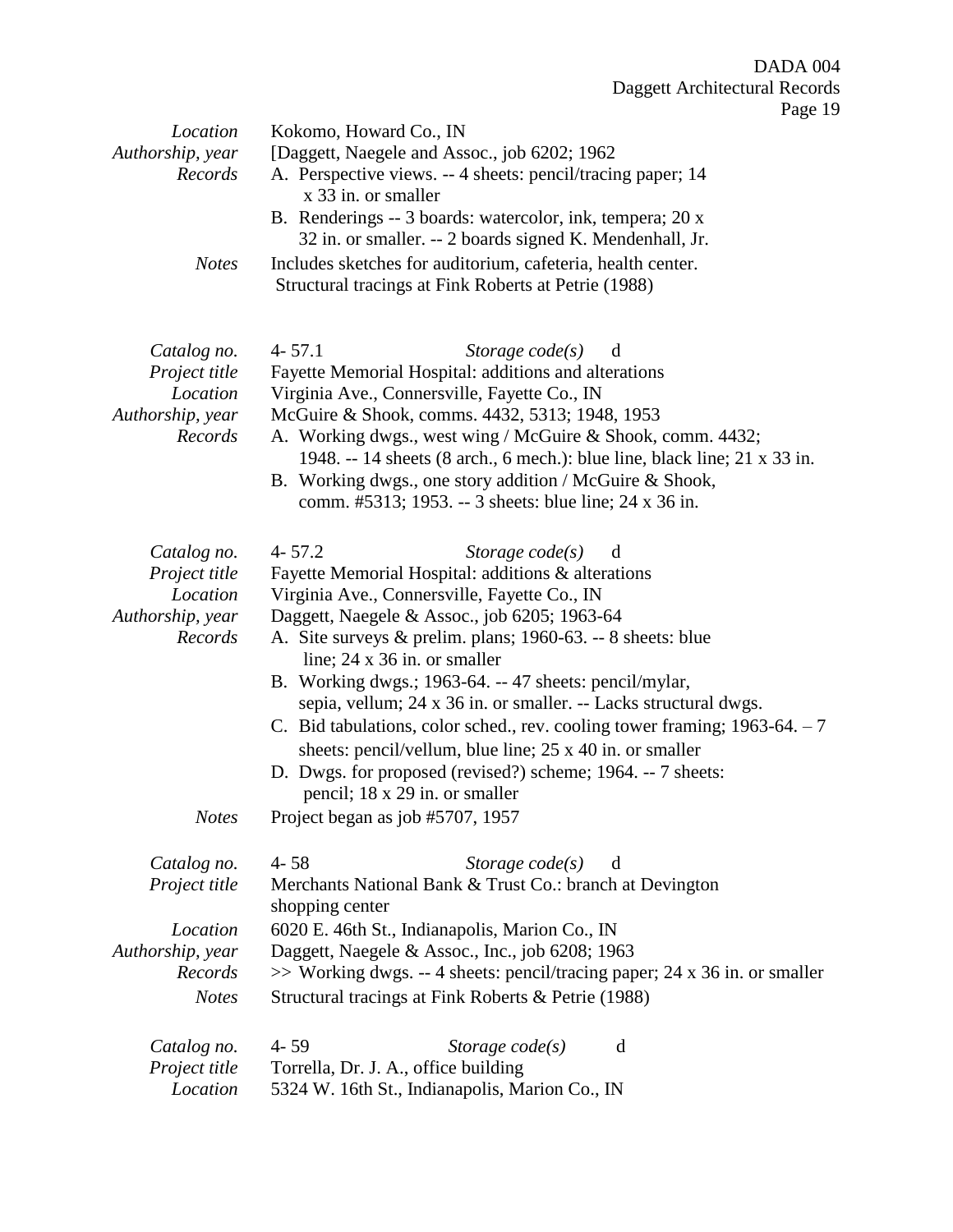| Authorship, year                                                                        | E. J. Sponsel, comm. 107. Addition & remodeling, Daggett,<br>Naegele & Assoc., job 6301.; 1947, 1964-65                                                                                                                                                                                                                                                                                                                                                                                    |
|-----------------------------------------------------------------------------------------|--------------------------------------------------------------------------------------------------------------------------------------------------------------------------------------------------------------------------------------------------------------------------------------------------------------------------------------------------------------------------------------------------------------------------------------------------------------------------------------------|
| Records                                                                                 | A. Construction documents / E. J. Sponsel; 1947. -- 8 sheets: blueprint; 18<br>$x$ 32 in. or smaller + bound set of specs. (19 p.: blueprint; 11 in.)<br>B. Addition / Daggett, Naegele & Assoc.; 1964. -- 8 sheets:<br>pencil/mylar, black line; 24 x 36 in.                                                                                                                                                                                                                              |
| Catalog no.<br>Project title<br>Location<br>Authorship, year<br>Records<br><b>Notes</b> | $4 - 60$<br>Storage $code(s)$<br>d<br>Howard Community Hospital: addition, phase 1<br>U.S. Hwy. 31 by-pass, Kokomo, Howard Co., IN<br>Daggett, Naegele & Assoc., job 6302; 1965<br>$\gg$ Working dwgs. -- 15 sheets: pencil/mylar; 24 x 36 in. +<br>bid tabulation (1 sheet: pencil; 8 x 19 in.)<br>Structural tracings at Fink Roberts & Petrie (1988)                                                                                                                                    |
| Catalog no.<br>Project title<br>Location<br>Authorship, year<br>Records                 | $4 - 61$<br>Storage $code(s)$<br>pl<br>Shortridge High School: addition and alterations<br>E. 34th St., Indianapolis, Marion Co., IN<br>Daggett, Naegele, & Assoc., job 6305; 1964-65<br>A. Layout for rendering. -- 1 sheet: pencil; 26 x 36 in.<br>B. Rendering / K. Mendenhall, Jr. -- 1 board: tempera; 20 x 36 in.<br>C. Working dwgs. -- 26 sheets: pencil/mylar, blue line; 24 x 36 in.<br>D. Supplementary dwgs. -- 14 dwgs. on 8 sheets: pencil,<br>sepia; 24 x 36 in. or smaller |
| Catalog no.<br>Project title<br>Location<br>Authorship, year<br>Records<br><b>Notes</b> | $4 - 62$<br>Storage $code(s)$<br>d, b<br>Otis Elevator Co.: plant, office and warehouse<br>Bloomington, Monroe Co., IN<br>Daggett, Naegele & Assoc., job 6306; 1963<br>A. Sketches -- 4 sheets: pencil/tracing paper; 21 x 35 in. or smaller<br>B. Rendering / K. Mendenhall, Jr. -- 1 board: ink, watercolor; 12 x 14 in.<br>Structural tracings at Fink Roberts & Petrie (1988)                                                                                                          |
| Catalog no.<br>Project title<br>Location<br>Authorship, year<br>Records                 | $4 - 63$<br>Storage $code(s)$<br>d<br>Indiana State Highway Commission district office building: addition<br>Vincennes, Knox Co., IN<br>Daggett, Naegele & Assoc., job 6308; 1963<br>>> Working dwgs. -- 7 sheets: blue line; 24 x 36 in.                                                                                                                                                                                                                                                  |
| Catalog no.<br>Project title<br>Location<br>Authorship, year<br>Records                 | d, b, OVC<br>$4 - 64$<br>Storage $code(s)$<br>Tudor Hall School: proposed dormitory<br>3650 Cold Springs Rd., Indianapolis, Marion Co., IN<br>Daggett, Naegele & Assoc., job 6403; 1964-66<br>A. Topo maps & site plans. -- 4 sheets; 24 x 36 in. or smaller                                                                                                                                                                                                                               |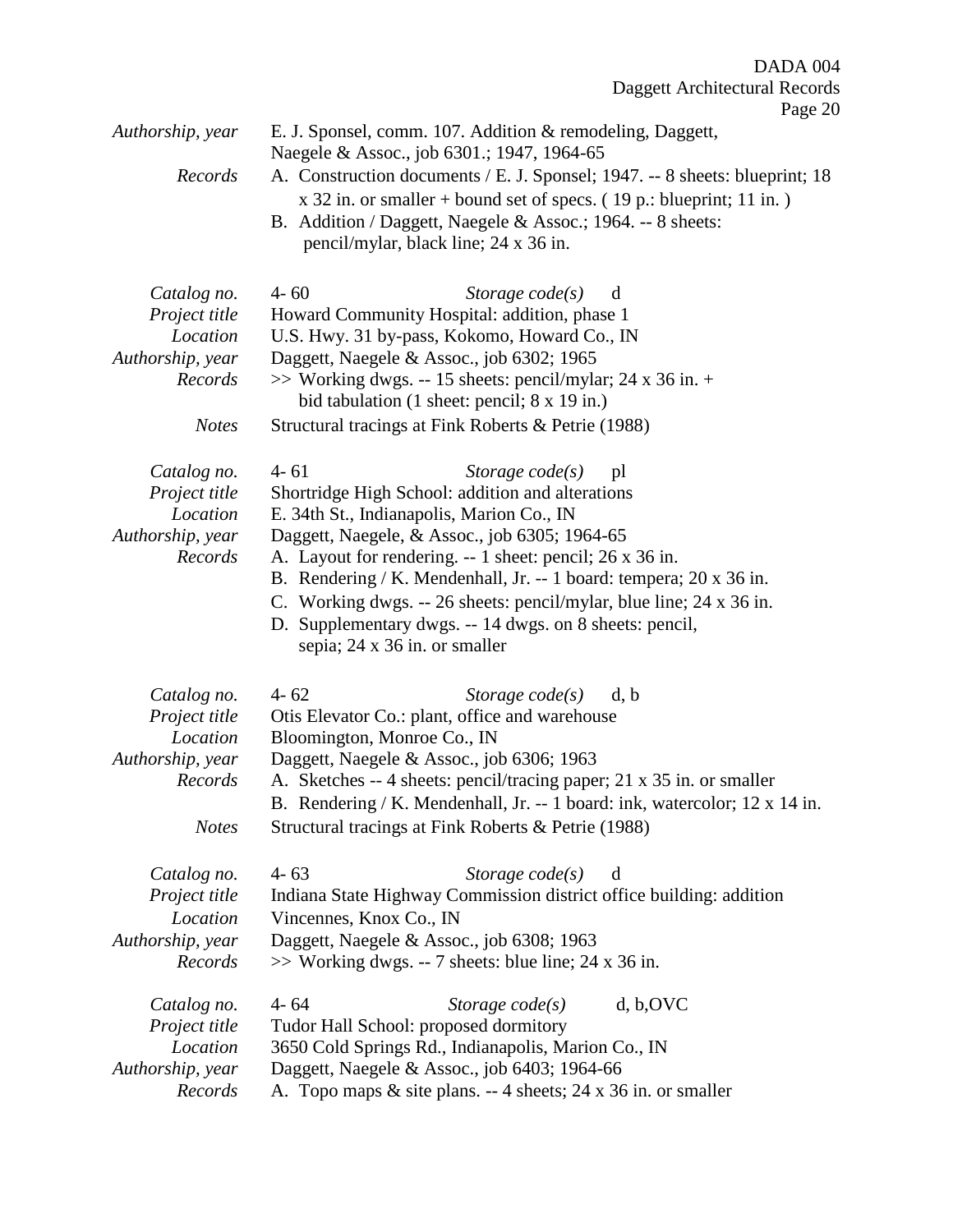|                                                                                         | Daggett Architectural Records<br>Page 21                                                                                                                                                                                                                                                                                                                                                                                                                                                                     |
|-----------------------------------------------------------------------------------------|--------------------------------------------------------------------------------------------------------------------------------------------------------------------------------------------------------------------------------------------------------------------------------------------------------------------------------------------------------------------------------------------------------------------------------------------------------------------------------------------------------------|
| <b>Notes</b>                                                                            | B. Sketch perspective. -- 2 copies. -- C.1.: pencil/tracing<br>paper; 14 x 28 in. C.2: ink, col. pencil/board; 12 x 26 in. OVC 9<br>C. Rendering / K. Mendenhall, Jr. -- 1 board: tempera; 20 x 30 in. OVC 9<br>D. Working dwgs.; 1966. -- 16 sheets: pencil/mylar; 24 x 36 in.<br>Continued as job #6607                                                                                                                                                                                                    |
| Catalog no.<br>Project title<br>Location<br>Authorship, year<br>Records<br><b>Notes</b> | $d$ , OVC $9$<br>$4 - 65$<br>Storage $code(s)$<br>Aquila Life Insurance Company: offices<br>N. Meridian St., Indianapolis, Marion Co., IN<br>Daggett, Naegele & Assoc., job 6404; 1964-65<br>A. Rendering / K. Mendenhall, Jr. -- 1 board: tempera; 20 x 30 in. OVC 9<br>B. Studies for various schemes. -- 13 sheets: pencil; 24 x 27 in. or smaller<br>Not built                                                                                                                                           |
| Catalog no.<br>Project title<br>Location<br>Authorship, year<br>Records                 | $4 - 66$<br>Storage $code(s)$<br>d<br><b>Hendricks County Hospital</b><br>U.S. Hwy. 36, Danville, Hendricks Co., IN<br>Yeager Architects. Addition by Daggett, Naegele & Assoc.,<br>job 6408.; 1959, 1965-66<br>A. Working dwgs. / Yeager Architects; 1959. -- 51 sheets:                                                                                                                                                                                                                                    |
| <b>Notes</b>                                                                            | blue line, sepia; 24 x 36 in.<br>B. Working dwgs. / Daggett, Naegele & Assoc.; 1965-66. --<br>14 sheets: pencil/mylar, tracing paper; 24 x 36 in. or smaller<br>Structural tracings at Fink Roberts & Petrie (1988)                                                                                                                                                                                                                                                                                          |
| Catalog no.<br>Project title<br>Location<br>Authorship, year<br>Records                 | $4 - 67.1$<br>Storage $code(s)$<br>d<br>Trinity Episcopal Church: St. Richard's School: addition<br>[3243] N. Meridian St., Indianapolis, Marion Co., IN<br>McGuire & Shook, job 5511; 1957<br>>> Working dwgs. / McGuire & Shook; 1957. -- 10 sheets:<br>black line; $24 \times 36$ in.                                                                                                                                                                                                                     |
| Catalog no.<br>Project title<br>Location<br>Authorship, year<br>Records                 | $4 - 67.2$<br>Storage $code(s)$<br>d<br>Trinity Episcopal Church: St. Richard's School: addition<br>[3243] N. Meridian St., Indianapolis, Marion Co., IN<br>Daggett, Naegele & Assoc., job 6501; 1965-68<br>A. Prelim. dwgs.; 1965-67. -- 8 sheets: pencil; 24 x 36 in. or smaller<br>B. Working dwgs. (arch.); 1968. -- 15 sheets: pencil/mylar,<br>tracing paper; $24 \times 36$ in. or smaller<br>C. Working dwgs. (mech.) / Mussett, Nicholas & Stevenson;<br>1968. -- 10 sheets: blue line; 24 x 36 in. |
| Catalog no.<br>Project title<br>Location                                                | $4 - 68$<br>Storage $code(s)$<br>d<br>Indiana University: accelerator building<br>U.S. Hwy. 46 by-pass, Bloomington, Monroe Co., IN                                                                                                                                                                                                                                                                                                                                                                          |

DADA 004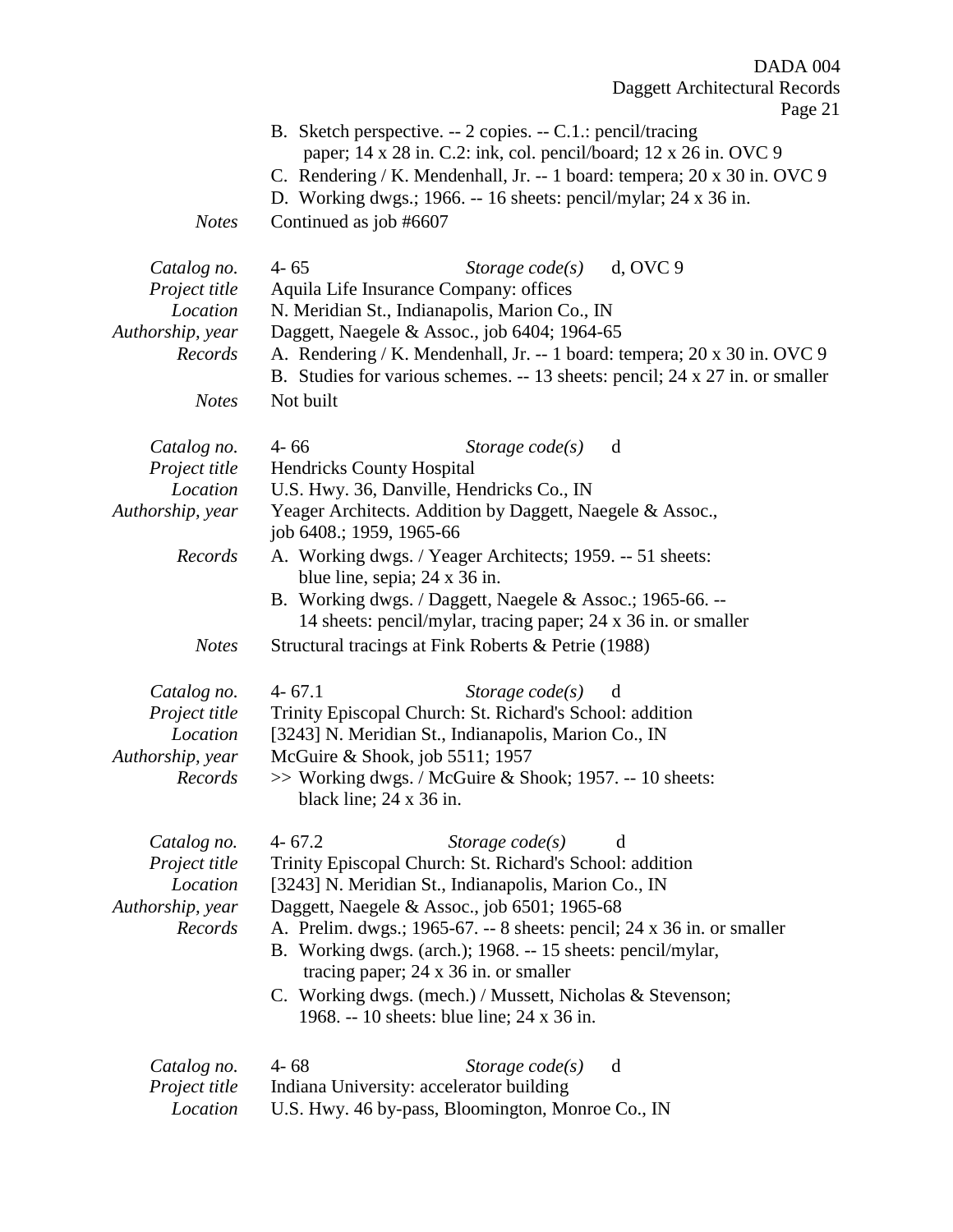|                  | ־ס                                                                                           |
|------------------|----------------------------------------------------------------------------------------------|
| Authorship, year | Eggers and Higgins, job 1602; Daggett, Naegele & Assoc.,<br>job 6502; 1965-68                |
| Records          | A. Prelim dwgs. -- 14 sheets: pencil/tracing paper, prints;<br>$24 \times 36$ in. or smaller |
|                  | B. Working dwgs.; 1968. -- 9 sheets: black line; 26 x 35 in.                                 |
| <b>Notes</b>     | Not built                                                                                    |
|                  |                                                                                              |
| Catalog no.      | $4 - 69$<br>Storage $code(s)$<br>d                                                           |
| Project title    | Apollo Corporation, medical office building: addition                                        |
| Location         | U.S. Hwy. 31 by-pass, Kokomo, Howard Co., IN                                                 |
| Authorship, year | Daggett, Naegele & Assoc., job 6505; 1965                                                    |
| Records          | $\gg$ Working dwgs. -- 6 sheets; 24 x 36 in. -- C.1:                                         |
|                  | pencil/tracing paper (lacks sheet 2). -- C.2: blueprint                                      |
| Catalog no.      | $4 - 70$<br>Storage $code(s)$<br>d                                                           |
| Project title    | Indiana University School of Dentistry: addition                                             |
| Location         | 1121 W. Michigan St., Indianapolis, Marion Co., IN                                           |
| Authorship, year | Daggett, Naegele & Assoc., job 6506; 1965?                                                   |
| Records          | >> Exterior perspectives. -- 3 sheets: pencil/tracing                                        |
|                  | paper; 20 x 28 in. or smaller                                                                |
| <b>Notes</b>     | See also jobs #5601, #6703. Structural tracings at Fink                                      |
|                  | Roberts & Petrie (1988)                                                                      |
|                  |                                                                                              |
| Catalog no.      | $4 - 71$<br>Storage $code(s)$<br>d                                                           |
| Project title    | Hendricks County Hospital: addition No. 2                                                    |
| Location         | U.S. Hwy. 36, Danville, Hendricks Co., IN                                                    |
| Authorship, year | Daggett, Naegele & Assoc., job 6509; 1966                                                    |
| Records          | $\gg$ Working dwgs. -- 12 sheets: pencil/mylar; 28 x 45 in.                                  |
|                  |                                                                                              |
| Catalog no.      | $4 - 72$<br>Storage $code(s)$<br>d                                                           |
| Project title    | Mussett, Nicholas & Stevenson: office building                                               |
| Location         | 55th St., Indianapolis, Marion Co., IN                                                       |
| Authorship, year | Daggett, Naegele & Assoc., job 6510; 1966                                                    |
| Records          | $\gg$ Exterior perspective, details. -- 4 sheets: pencil; 24 x 30 in. or smaller             |
| Catalog no.      | $4 - 73$<br>Storage $code(s)$<br>d                                                           |
| Project title    | Coca-Cola plant                                                                              |
| Location         | Speedway, Marion Co., IN                                                                     |
| Authorship, year | [Daggett, Naegele & Assoc., job 660]; 1966                                                   |
| Records          | $\gg$ Exterior perspective sketch. -- 1 sheet: pencil/tracing paper; 26 x 41 in.             |
|                  |                                                                                              |
| Catalog no.      | 4 - 74<br>Storage $code(s)$<br>d                                                             |
| Project title    | Doerr, Mr. & Mrs. H. F., house                                                               |
| Location         | Wales, Lake Co., FL                                                                          |
|                  |                                                                                              |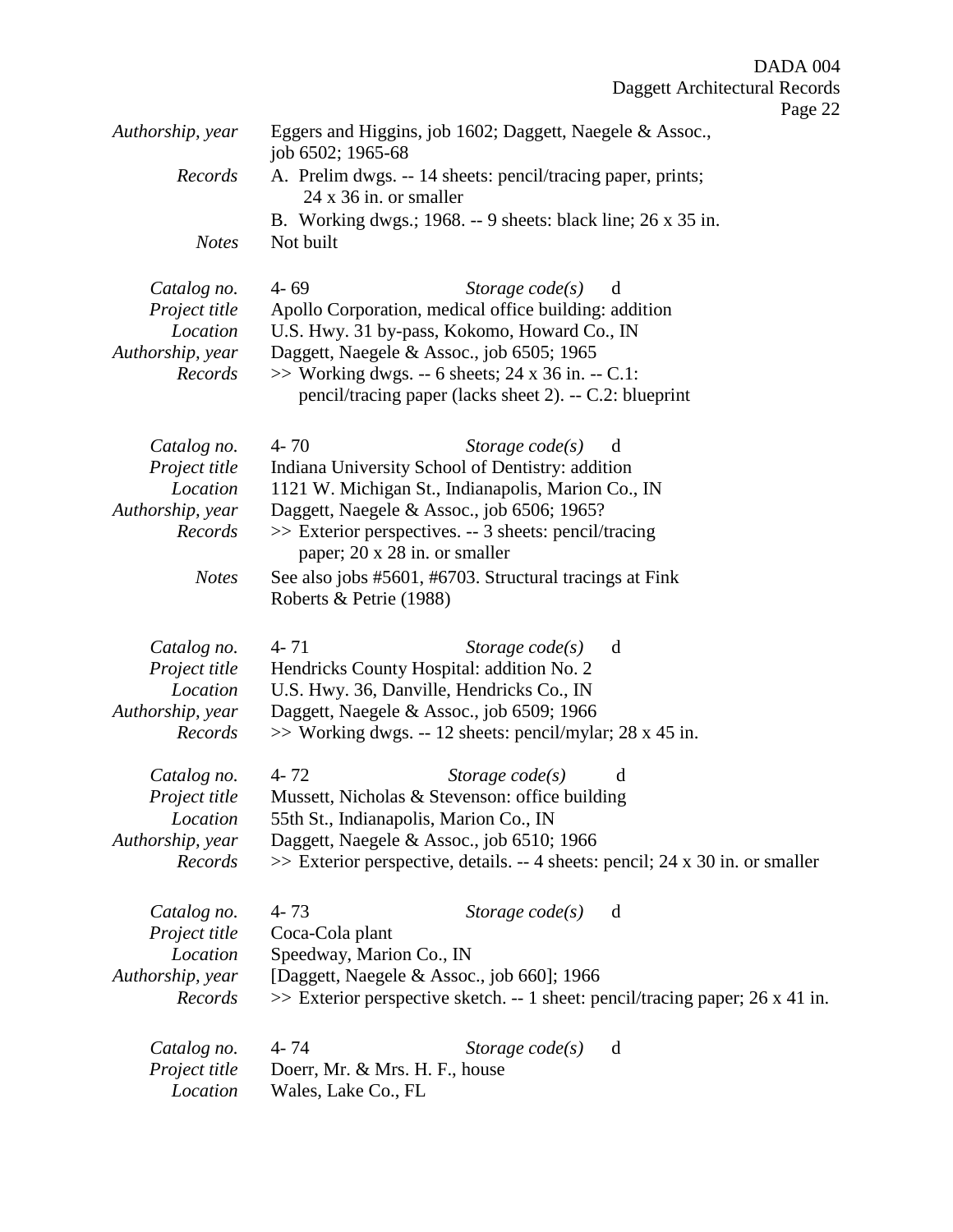Page 23

| Authorship, year<br>Records                                                             |                                | [Daggett, Naegele & Assoc.], job 6605; 1966<br>$\gg$ Working dwgs. -- 3 sheets: blue line; 24 x 36 in.                                                                                                                                                                                          |                                                                                    |
|-----------------------------------------------------------------------------------------|--------------------------------|-------------------------------------------------------------------------------------------------------------------------------------------------------------------------------------------------------------------------------------------------------------------------------------------------|------------------------------------------------------------------------------------|
| Catalog no.<br>Project title<br>Location<br>Authorship, year<br>Records                 | $4 - 75$                       | Storage $code(s)$<br>Wabash County Hospital: addition<br>East St., Wabash, Wabash Co., IN<br>Daggett, Naegele & Assoc., job 6606; 1969<br>A. Sketch. -- 1 sheet: pencil/tracing paper; 19 x 28 in.<br>B. Working dwgs. -- 25 sheets: blueprint; 24 x 36 in.                                     | d                                                                                  |
| Catalog no.<br>Project title<br>Location<br>Authorship, year<br>Records<br><b>Notes</b> | $4 - 76$<br>Begun as job #6403 | Storage $code(s)$<br>Tudor Hall School: girls dormitory<br>3650 Cold Springs Rd., Indianapolis, Marion Co., IN<br>Daggett, Naegele & Assoc., job 6607; 1966-67<br>$\gg$ Working dwgs. -- 12 sheets: pencil/tracing paper, mylar; 24 x 36 in.                                                    | d                                                                                  |
| Catalog no.<br>Project title<br>Location<br>Authorship, year<br>Records                 | $4 - 77$                       | Storage $code(s)$<br>Indiana National Bank branch at Devington<br>E. 46th St., Indianapolis, Marion Co., IN<br>Daggett, Naegele & Assoc., job 6610; 1966-67                                                                                                                                     | d<br>$\gg$ Prelim. dwgs. -- 5 sheets: pencil/tracing paper; 15 x 41 in. or smaller |
| Catalog no.<br>Project title<br>Location<br>Authorship, year<br>Records<br><b>Notes</b> | $4 - 78$<br>Begun as job #6608 | Storage $code(s)$<br>Howard Community Hospital: addition, phase 2<br>U.S. Hwy. 31 by-pass, Kokomo, Howard Co., IN<br>Daggett, Naegele & Assoc., job 6611; 1967<br>A. Equipment layout. -- 15 sheets: pencil; 14 x 17 in.<br>B. Working dwgs. -- 14 sheets: pencil/mylar; 24 x 36 in.            | d                                                                                  |
| Catalog no.<br>Project title<br>Location<br>Authorship, year<br>Records<br><b>Notes</b> | 4-79                           | Storage $code(s)$<br>Indianapolis public school #98: addition<br>3698 DuBarry Rd., Indianapolis, Marion Co., IN<br>Daggett, Naegele & Assoc., job 6702; 1972<br>$\gg$ Rendering / K. Mendenhall, Jr. -- 1 board: watercolor; 20 x 32 in.<br>Structural tracings at Fink Roberts & Petrie (1988) | $\mathbf b$                                                                        |
| Catalog no.<br>Project title<br>Location<br>Authorship, year<br>Records                 | $4 - 80$                       | Storage $code(s)$<br>Indianapolis Children's Museum: site development<br>[3000] N. Meridian St., Indianapolis, Marion Co., IN<br>Daggett, Naegele & Assoc., job 6708; 1967<br>$\gg$ Site plan. -- 1 sheet: pencil/tracing paper; 24 x 36 in.                                                    | d                                                                                  |
| Catalog no.                                                                             | $4 - 81$                       | Storage $code(s)$                                                                                                                                                                                                                                                                               | d                                                                                  |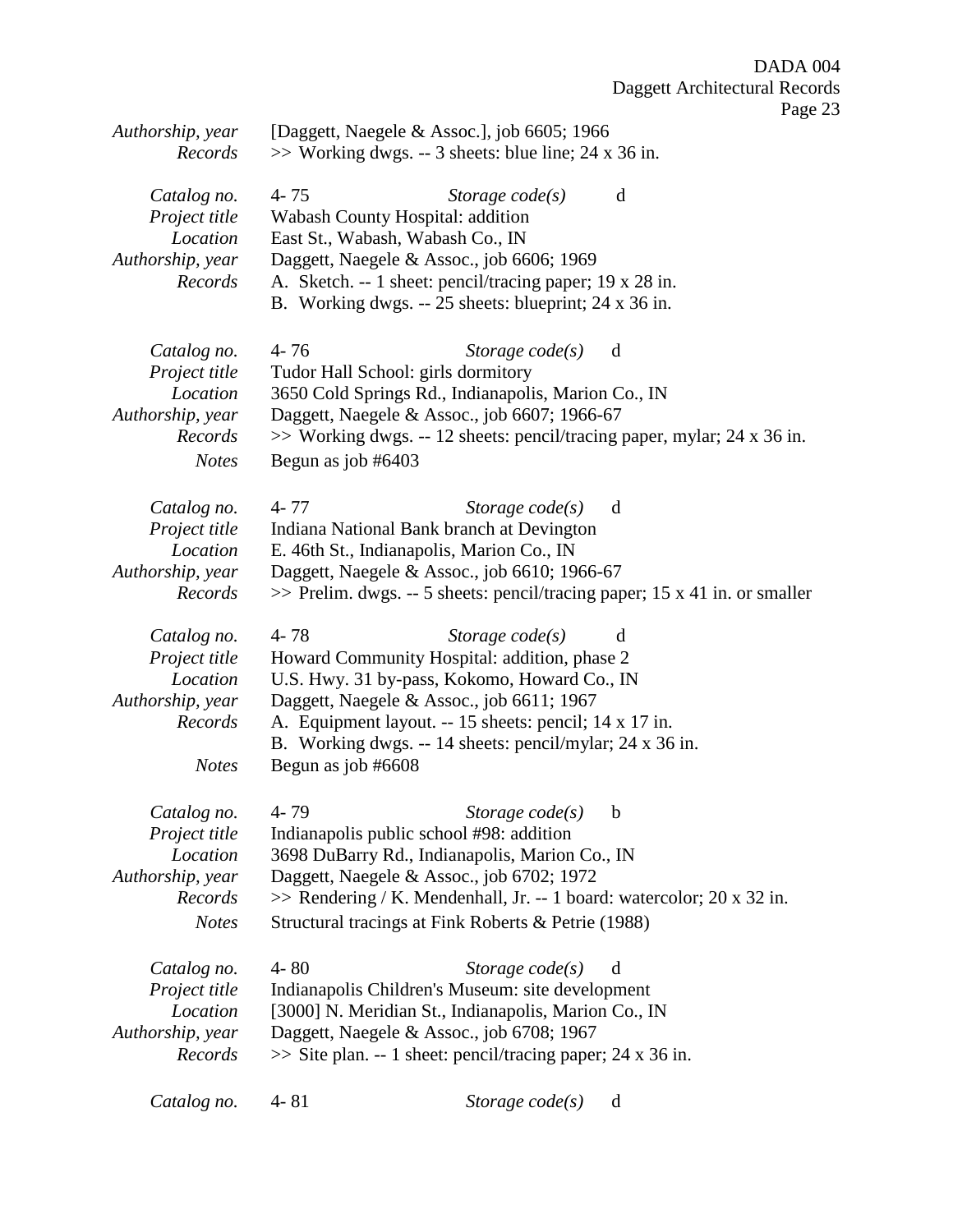Page 24

|                                                            | $\log 2$ .                                                                     |  |  |
|------------------------------------------------------------|--------------------------------------------------------------------------------|--|--|
| Project title                                              | Indiana National Bank branch                                                   |  |  |
| Location<br>8910 E. 38th St., Indianapolis, Marion Co., IN |                                                                                |  |  |
| Authorship, year                                           | Daggett, Naegele & Assoc., job 6801; 1968-69                                   |  |  |
| Records                                                    | A. Working dwgs. (arch.). -- 8 sheets: pencil/vellum; 24 x 36 in. or smaller   |  |  |
|                                                            | B. Mech., elect. dwgs. -- 5 sheets: blue line; 24 x 36 in.                     |  |  |
|                                                            |                                                                                |  |  |
|                                                            |                                                                                |  |  |
| Catalog no.                                                | $4 - 82$<br>Storage $code(s)$<br>d, bx 1                                       |  |  |
| Project title                                              | New Castle State Hospital: central kitchen                                     |  |  |
| Location                                                   | New Castle, Henry Co., IN                                                      |  |  |
| Authorship, year                                           | Daggett, Naegele & Assoc., job 6806; 1971-72                                   |  |  |
| Records                                                    | A. Working dwgs. -- 29 sheets (1-8, S1-S4, M1-M10, E1-E7):                     |  |  |
|                                                            | pencil/mylar, blueprint, blue line; 24 x 36 in.                                |  |  |
|                                                            | B. Specifications. -- 3 v. (looseleaf); 12 in. in document case Box 1 of 7.    |  |  |
|                                                            | C. Kitchen equipment layout / J. G. Richards & Assoc.;                         |  |  |
|                                                            | 1972. -- 4 sheets: blue line; 24 x 36 in.                                      |  |  |
| <b>Notes</b>                                               | Not built                                                                      |  |  |
|                                                            |                                                                                |  |  |
|                                                            |                                                                                |  |  |
| Catalog no.                                                | $4 - 83$<br>Storage $code(s)$<br>d                                             |  |  |
| Project title                                              | Indiana National Bank branch [prototype?]                                      |  |  |
| Location                                                   |                                                                                |  |  |
| Authorship, year                                           | Daggett, Naegele & Assoc.; [ca. 1968?]                                         |  |  |
| Records                                                    | A. Exterior perspective sketch. -- 1 sheet: pencil/tracing paper; 14 x 20 in.  |  |  |
|                                                            | B. Working dwgs. -- 5 sheets (sheets 2-6): pencil/vellum; 24 x 36 in.          |  |  |
| <b>Notes</b>                                               | Jobs #6901, 7003, 7004 and 7009 apparently were based on this prototype        |  |  |
|                                                            |                                                                                |  |  |
|                                                            | $4 - 84$<br>d                                                                  |  |  |
| Catalog no.                                                | Storage $code(s)$                                                              |  |  |
| Project title                                              | Indiana National Bank branch                                                   |  |  |
| Location                                                   | 8100 E. Washington St., Indianapolis, Marion Co., IN                           |  |  |
| Authorship, year                                           | Daggett, Naegele & Assoc., job 6901; 1969                                      |  |  |
| Records                                                    | A. Site plans. -- 2 sheets: blue line; 24 x 36 in.                             |  |  |
|                                                            | B. Working dwgs. (arch.). -- 7 sheets: pencil/tracing                          |  |  |
|                                                            | paper, sepia print; 24 x 36 in. or smaller                                     |  |  |
|                                                            | C. Working dwgs. (mech. & elect.) / J. M. Rotz Engineering;                    |  |  |
|                                                            | 1969. -- 6 sheets: blue line; 24 x 36 in.                                      |  |  |
|                                                            | D. Interior finishes / Shaw-Walker. -- 2 sheets: blue line; $24 \times 36$ in. |  |  |
|                                                            |                                                                                |  |  |
|                                                            | $4 - 85$                                                                       |  |  |
| Catalog no.                                                | Storage $code(s)$<br>d                                                         |  |  |
| Project title                                              | Indianapolis Motor Speedway: museum and office building                        |  |  |
| Location                                                   | Speedway, Marion Co., IN                                                       |  |  |
| Authorship, year                                           | Fink, Roberts & Petrie; Daggett, Naegele & Assoc., job                         |  |  |
|                                                            | 6902; 1969                                                                     |  |  |
| Records                                                    | $\gg$ Perspectives. -- 4 sheets: pencil/vellum; 24 x 36 in. or smaller         |  |  |
| <b>Notes</b>                                               | Structural and architectural tracings at Fink Roberts & Petrie (1988)          |  |  |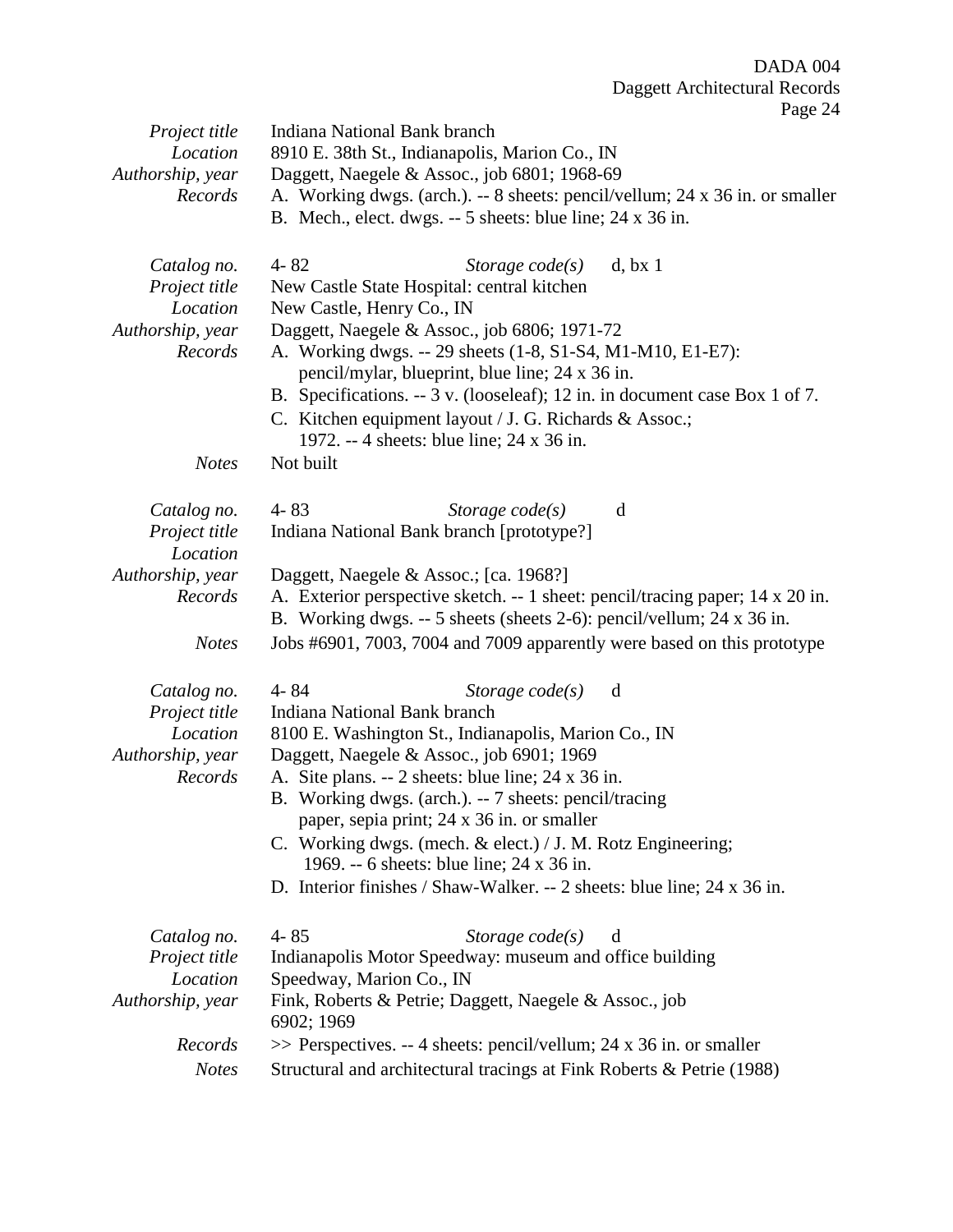| Catalog no.                  | $4 - 86$                      | Storage $code(s)$                                                            | bx <sub>2</sub> |  |
|------------------------------|-------------------------------|------------------------------------------------------------------------------|-----------------|--|
| Project title                |                               | Indiana School for the Deaf: infirmary                                       |                 |  |
| Location                     | Indianapolis, Marion Co., IN  |                                                                              |                 |  |
| Authorship, year             |                               | [Daggett, Naegele & Assoc.], job 6903; 1969                                  |                 |  |
| Records                      |                               | $\gg$ Outline mechanical specifications / Bevington, Taggart &               |                 |  |
|                              |                               | Fowler; [1969?]. -- 1 v.; 12 in. in document case,                           |                 |  |
|                              |                               |                                                                              |                 |  |
| Catalog no.                  | $4 - 88$                      | Storage $code(s)$                                                            | d, bx 2         |  |
| Project title                |                               | Hendricks County Hospital: 1971 addition                                     |                 |  |
| Location                     |                               |                                                                              |                 |  |
|                              |                               | U.S. Hwy. 36, Danville, Hendricks Co., IN                                    |                 |  |
| Authorship, year             |                               | Daggett, Naegele & Assoc., job 7001; 1971-72                                 |                 |  |
| Records                      |                               | A. Working dwgs. -- 16 sheets: pencil/mylar, vellum; 24 x 36 in. or smaller  |                 |  |
|                              |                               | B. Project manual. -- 1 v. (looseleaf); 12 in. in document case              |                 |  |
| Catalog no.                  | 4-89                          | Storage $code(s)$                                                            | d               |  |
| Project title                | Indiana National Bank branch  |                                                                              |                 |  |
| Location                     |                               | Arlington & 31st St., Indianapolis, Marion Co., IN                           |                 |  |
| Authorship, year             |                               | Daggett, Naegele & Assoc., job 7003; 1970                                    |                 |  |
| Records                      |                               | A. Site survey. -- 1 sheet: blue line; 24 x 36 in.                           |                 |  |
|                              |                               |                                                                              |                 |  |
|                              |                               | B. Prelim. dwgs. -- 3 sheets: pencil/vellum, sepia; 24 x 36 in. or smaller   |                 |  |
|                              |                               | C. Working dwgs., col. sched., bid tabulation. -- 9 sheets:                  |                 |  |
|                              |                               | pencil/vellum, sepia; 24 x 36 in. or smaller                                 |                 |  |
|                              |                               | D. Shop dwgs. for drive-up booths / Mosler.--4 sheets: black line; 24x36 in. |                 |  |
|                              | $4 - 90$                      |                                                                              | d               |  |
| Catalog no.<br>Project title | Indiana National Bank branch  | Storage $code(s)$                                                            |                 |  |
| Location                     |                               |                                                                              |                 |  |
|                              |                               | 8120 S. Meridian St., Indianapolis, Marion Co., IN                           |                 |  |
| Authorship, year             |                               | Daggett, Naegele & Assoc., job 704; 1970                                     |                 |  |
| Records                      |                               | A. Site survey. -- 1 sheet: blue line; 24 x 36 in.                           |                 |  |
|                              |                               | B. Working dwgs., col. sched. -- 7 sheets: pencil/vellum,                    |                 |  |
|                              |                               | sepia; 24 x 36 in. or smaller                                                |                 |  |
|                              |                               |                                                                              |                 |  |
| Catalog no.                  | $4 - 91$                      | Storage $code(s)$                                                            | d               |  |
| Project title                |                               | Putnam County Hospital: addition                                             |                 |  |
| Location                     | Greencastle, Putnam Co., IN   |                                                                              |                 |  |
| Authorship, year             |                               | Daggett, Naegele & Assoc., job 7005; 1972                                    |                 |  |
| Records                      |                               | A. Exterior perspective. -- 2 sheets: pencil/tracing paper;                  |                 |  |
|                              | $24 \times 36$ in. or smaller |                                                                              |                 |  |
|                              |                               | B. Working dwgs. -- 29 sheets: pencil/mylar, vellum, sepia; 24 x 36 in.      |                 |  |
| <b>Notes</b>                 |                               | Not built. Structural tracings at Fink Roberts & Petrie (1988)               |                 |  |
|                              |                               |                                                                              |                 |  |
| Catalog no.                  | $4 - 92$                      | Storage $code(s)$                                                            | d               |  |
| Project title                | Indiana National Bank branch  |                                                                              |                 |  |
| Location                     |                               | Emerson Ave., Beech Grove, Marion Co., IN                                    |                 |  |
|                              |                               |                                                                              |                 |  |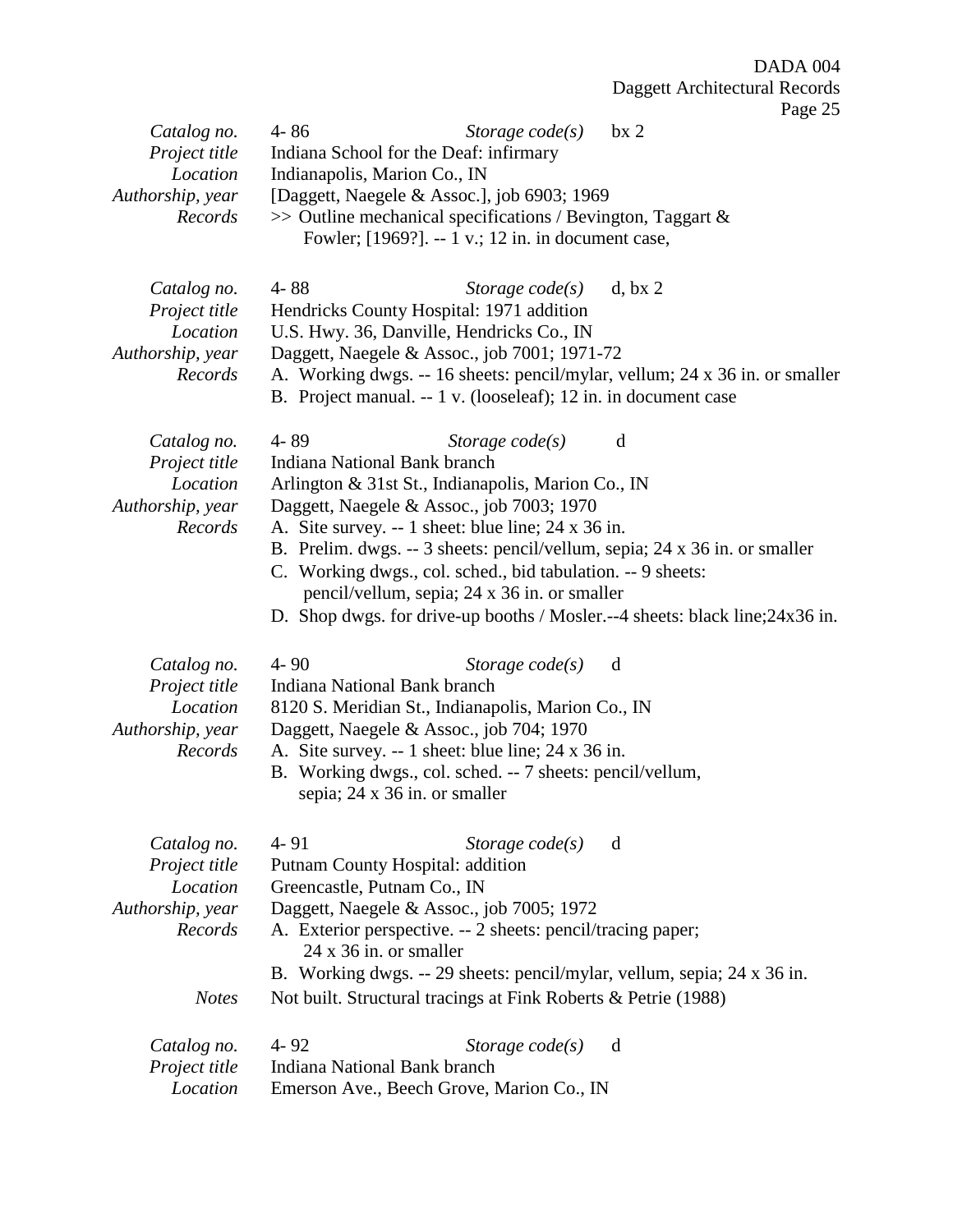Page 26

|                                                                                         | $4.456 \pm 0.00$                                                                                                                                                                                                                                                                                                                                                                                                                                                                                                                                                                |
|-----------------------------------------------------------------------------------------|---------------------------------------------------------------------------------------------------------------------------------------------------------------------------------------------------------------------------------------------------------------------------------------------------------------------------------------------------------------------------------------------------------------------------------------------------------------------------------------------------------------------------------------------------------------------------------|
| Authorship, year<br>Records                                                             | Daggett, Naegele & Assoc., job 7008; 1970-71<br>A. Prelim. dwgs., Emerson Ave. at Pacific St. -- 4 sheets:<br>pencil/tracing paper, sepia, blue line; 30 x 40 in. or smaller<br>B. Shop dwgs. for vault, Emerson Ave. at Churchman site. --<br>3 sheets: blue line; 22 x 34 in.                                                                                                                                                                                                                                                                                                 |
| <b>Notes</b>                                                                            | Not built                                                                                                                                                                                                                                                                                                                                                                                                                                                                                                                                                                       |
| Catalog no.<br>Project title<br>Location<br>Authorship, year<br>Records                 | $4 - 93$<br>Storage $code(s)$<br>d<br>Indiana National Bank branch (College Park)<br>W. 86th St., Indianapolis, Marion Co., IN<br>Daggett, Naegele & Assoc., job 7009; 1970-71<br>A. Site maps. -- 4 sheets: blue line; 24 x 36 in.<br>B. Working dwgs., col. schedule. -- 9 sheets:<br>pencil/vellum, sepia; 24 x 36 in. or smaller                                                                                                                                                                                                                                            |
| Catalog no.<br>Project title<br>Location<br>Authorship, year<br>Records                 | $4 - 94$<br>Storage $code(s)$<br>d<br>Indiana National Bank branch (Eastgate Shopping Center)<br>601 N. Shadeland Ave., Indianapolis, Marion Co., IN<br>Daggett, Naegele & Assoc., job 7010; 1970-71<br>A. Site survey. -- 6 sheets: prints; $24 \times 36$ in. + correspondence (3 p.)<br>B. Working dwgs., col. sched. -- 10 sheets: pencil/mylar,<br>sepia; 24 x 36 in. or smaller<br>C. Mech., elect. dwgs. / J. M. Rotz Engineering. -- 8<br>sheets: blue line; 24 x 36 in.<br>D. Shop dwgs. for drive-in units. / Mosler. -- 10 sheets:<br>prints; 24 x 36 in. or smaller |
| Catalog no.<br>Project title<br>Location<br>Authorship, year<br>Records<br><b>Notes</b> | $4 - 95$<br>d, bx 2<br>Storage $code(s)$<br>Jasper County Hospital: addition<br>St. Rd. 114, Rensselaer, Jasper Co., IN<br>Daggett, Naegele & Assoc., job 7012; 1971-73<br>A. Working dwgs. -- 14 sheets: pencil/mylar, vellum; 24 x 36 in. or smaller<br>B. Project manuel. -- 1 v. (looseleaf); 12 in. in document case<br>C. Sketch. -- 1 sheet: pencil/tracing paper; 21 x 36 in.<br>Structural tracings at Fink Roberts & Petrie (1988)                                                                                                                                    |
| Catalog no.<br>Project title<br>Location<br>Authorship, year<br>Records<br><b>Notes</b> | $4 - 96$<br>Storage $code(s)$<br>d<br><b>Indiana National Bank branch</b><br>Castleton, Marion Co., IN<br>Daggett, Naegele & Assoc., job 7105; 1972<br>$\gg$ Prelim. dwg. -- 1 sheet: pencil/vellum; 24 x 36 in.<br>Not built                                                                                                                                                                                                                                                                                                                                                   |
| Catalog no.<br>Project title                                                            | $4 - 97$<br>Storage $code(s)$<br>d<br>D & D Brake Sales: factory and office                                                                                                                                                                                                                                                                                                                                                                                                                                                                                                     |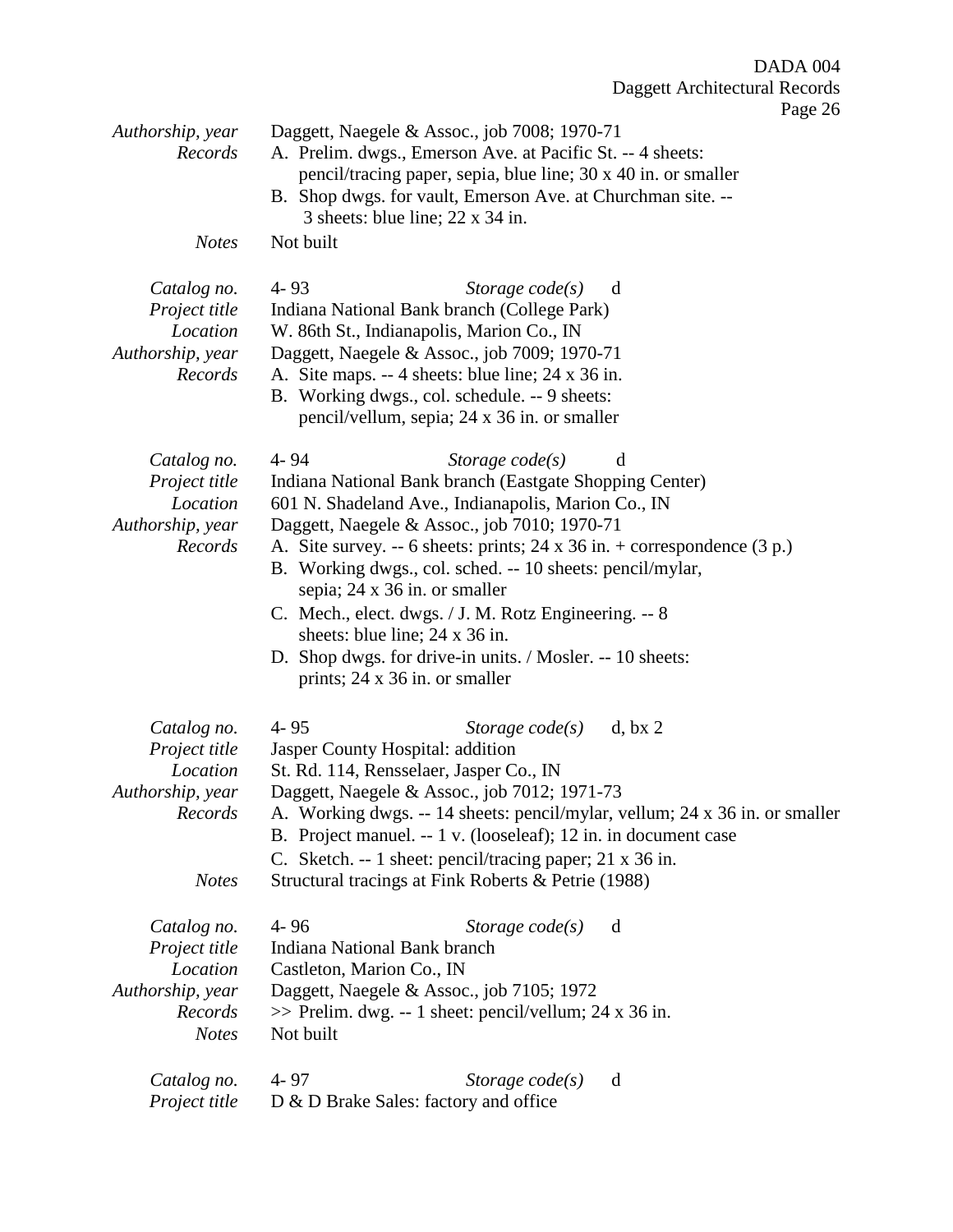| Location<br>Authorship, year<br>Records | 206th St., Noblesville, Hamilton Co., IN<br>Daggett, Naegele & Assoc., job 7106; 1972<br>$\gg$ Prelim. dwgs. -- 4 sheets: pencil/vellum; 24 x 36 in. |                                                                                                                                                                                                                |  |
|-----------------------------------------|------------------------------------------------------------------------------------------------------------------------------------------------------|----------------------------------------------------------------------------------------------------------------------------------------------------------------------------------------------------------------|--|
| <b>Notes</b>                            | Not built                                                                                                                                            |                                                                                                                                                                                                                |  |
| Catalog no.                             | $4 - 98$                                                                                                                                             | Storage $code(s)$<br>d                                                                                                                                                                                         |  |
| Project title                           | Hill Valley Plaza office building                                                                                                                    |                                                                                                                                                                                                                |  |
| Location                                |                                                                                                                                                      | 8100 S. Meridian St., Indianapolis, Marion Co., IN                                                                                                                                                             |  |
| Authorship, year<br>Records             |                                                                                                                                                      | Daggett, Naegele & Assoc., job 7107; 1971-72<br>A. Working dwgs. -- 7 sheets: pencil/vellum; 24 x 36 in. or smaller<br>B. Mech., elect. dwgs. / J. M. Rotz Engineering. -- 8<br>sheets: blue line; 24 x 36 in. |  |
| <b>Notes</b>                            | Begun as job $#7101$                                                                                                                                 |                                                                                                                                                                                                                |  |
| Catalog no.                             | 4-99                                                                                                                                                 | Storage $code(s)$<br>d                                                                                                                                                                                         |  |
| Project title                           |                                                                                                                                                      | Indiana National Bank branch and office building                                                                                                                                                               |  |
| Location                                |                                                                                                                                                      | S. Keystone Ave., Indianapolis, Marion Co., IN                                                                                                                                                                 |  |
| Authorship, year<br>Records             |                                                                                                                                                      | Daggett, Naegele & Assoc., job 7202; 1972<br>>> Prelim. dwgs. -- 2 sheets: pencil/vellum, sepia; 24 x 36 in.                                                                                                   |  |
|                                         |                                                                                                                                                      |                                                                                                                                                                                                                |  |
| Catalog no.                             | $4 - 100$                                                                                                                                            | Storage $code(s)$<br>bx <sub>3</sub>                                                                                                                                                                           |  |
| Project title                           |                                                                                                                                                      | Indiana School for the Deaf: cafeteria                                                                                                                                                                         |  |
| Location<br>Authorship, year            | Indianapolis, Marion Co., IN                                                                                                                         | Daggett, Naegele & Assoc., job 7204; 1973                                                                                                                                                                      |  |
| Records                                 |                                                                                                                                                      | $\gg$ Specifications. -- 2 v. (looseleaf); 12 in. in document<br>case -- v. 1: architectural, v. 2: mechanical                                                                                                 |  |
| <b>Notes</b>                            |                                                                                                                                                      | Structural tracings at Fink Roberts & Petrie (1988)                                                                                                                                                            |  |
| Catalog no.                             | $4 - 101$                                                                                                                                            | Storage $code(s)$<br>d                                                                                                                                                                                         |  |
| Project title                           | Indiana Women's Prison                                                                                                                               |                                                                                                                                                                                                                |  |
| Location                                |                                                                                                                                                      | 401 N. Randolph St., Indianapolis, Marion Co., IN                                                                                                                                                              |  |
| Authorship, year                        |                                                                                                                                                      | Daggett, Naegele & Assoc., job 7205; 1972                                                                                                                                                                      |  |
| Records                                 |                                                                                                                                                      | $\gg$ Prelim. dwgs. -- 5 sheets: pencil/vellum; 30 x 40 in.                                                                                                                                                    |  |
| <b>Notes</b>                            | Not built                                                                                                                                            |                                                                                                                                                                                                                |  |
| Catalog no.                             | $4 - 102$                                                                                                                                            | Storage $code(s)$<br>d                                                                                                                                                                                         |  |
| Project title                           |                                                                                                                                                      | Trinity Episcopal Church, parish hall: proposed remodeling                                                                                                                                                     |  |
| Location                                |                                                                                                                                                      | [3243] N. Meridian St., Indianapolis, Marion Co., IN                                                                                                                                                           |  |
| Authorship, year                        |                                                                                                                                                      | Daggett, Naegele & Assoc., job 7209; 1972                                                                                                                                                                      |  |
| Records                                 |                                                                                                                                                      | A. Prelim. dwgs. -- 5 sheets: pencil/mylar, vellum, sepia;<br>$24 \times 36$ in. + prints of sheets 3-5                                                                                                        |  |
|                                         |                                                                                                                                                      | B. Interior perspective. -- 1 sheet: pencil; 18 x 24 in.                                                                                                                                                       |  |
| Catalog no.                             | $4 - 103$                                                                                                                                            | Storage $code(s)$<br>d                                                                                                                                                                                         |  |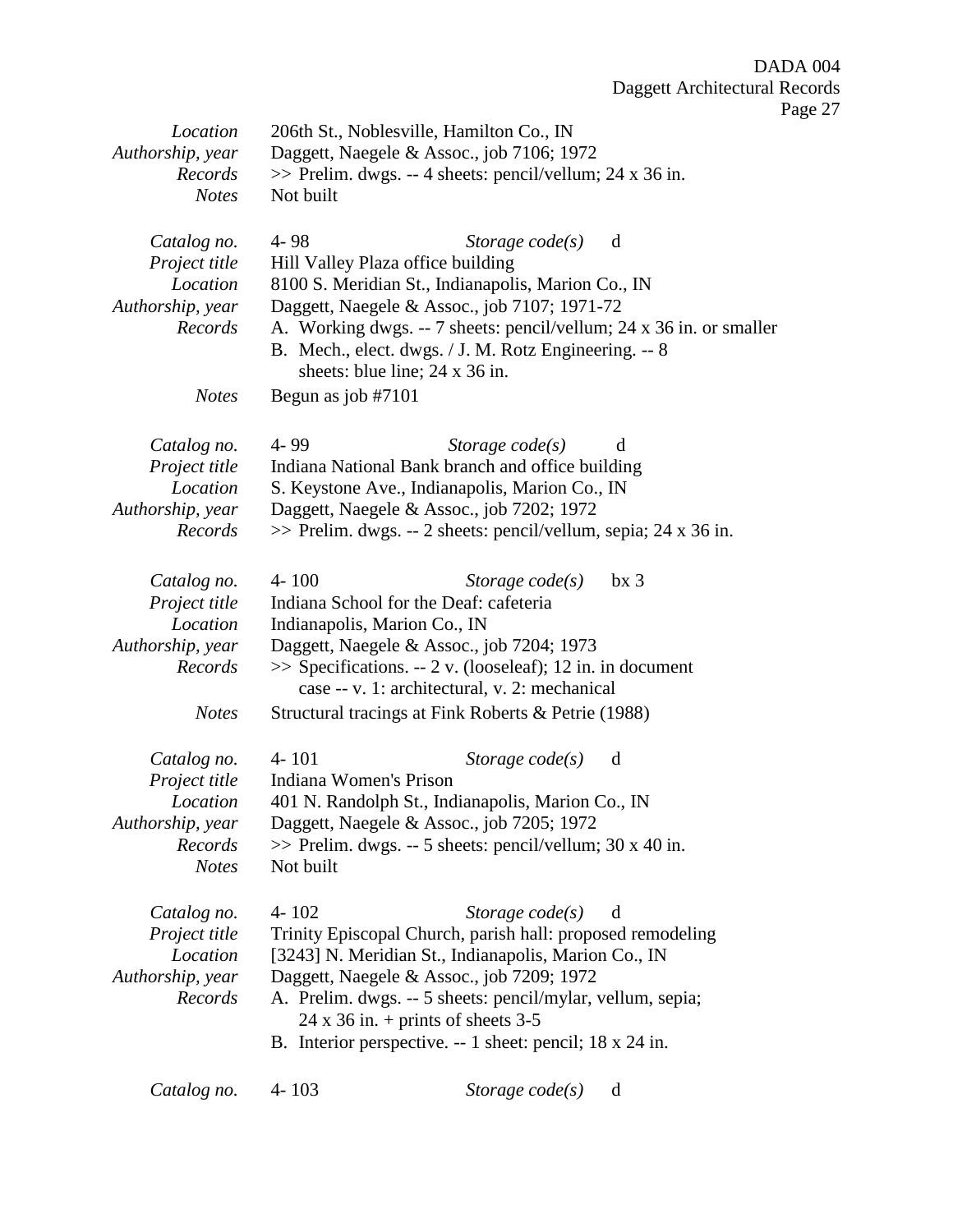| Project title               | Hendricks County Hospital: parking lot                                                                                         |  |  |
|-----------------------------|--------------------------------------------------------------------------------------------------------------------------------|--|--|
| Location                    | U.S. Hwy. 36, Danville, Hendricks Co., IN                                                                                      |  |  |
| Authorship, year<br>Records | Daggett, Naegele & Assoc., job 7302; 1973<br>$\gg$ Plan. -- 1 sheet: pencil/mylar; 24 x 36 in.                                 |  |  |
|                             |                                                                                                                                |  |  |
| Catalog no.                 | 4-104<br>d<br>Storage $code(s)$                                                                                                |  |  |
| Project title               | Baxter Y. M. C. A.: addition                                                                                                   |  |  |
| Location                    | Shelby St., Indianapolis, Marion Co., IN                                                                                       |  |  |
| Authorship, year            | Daggett, Naegele & Assoc., job 7303; 1973                                                                                      |  |  |
| Records                     | A. Site plan. $-1$ sheet: blue line; 30 x 30 in.                                                                               |  |  |
|                             | B. Floor plans of existing building. $-2$ sheets: pencil; 24 x 36 in.                                                          |  |  |
|                             | C. Proposed additions: prelim. dwgs. -- 11 sheets:                                                                             |  |  |
|                             | pencil/paper, sepia print; 24 x 36 in. or smaller                                                                              |  |  |
| <b>Notes</b>                | Not built                                                                                                                      |  |  |
|                             |                                                                                                                                |  |  |
| Catalog no.                 | $4 - 105$<br>Storage $code(s)$<br>$bx \, 4$                                                                                    |  |  |
| Project title               | Key Hanna Shopping Center                                                                                                      |  |  |
| Location                    | S. Keystone Ave., Indianapolis, Marion Co., IN                                                                                 |  |  |
| Authorship, year            | Daggett, Naegele & Assoc., jobs 7301, 7403; ca. 1973-75                                                                        |  |  |
| Records                     | $\gg$ Project manual; 1975. -- 1 v.; 11 in. in document case                                                                   |  |  |
| Catalog no.                 | 4-106<br>Storage $code(s)$<br>d                                                                                                |  |  |
| Project title               | Ransburg Corp. office building: addition                                                                                       |  |  |
| Location                    | 3939 W. 56th St., Indianapolis, Marion Co., IN                                                                                 |  |  |
| Authorship, year            | Daggett, Naegele & Assoc., job 7306; 1973-74                                                                                   |  |  |
| Records                     | A. Exterior perspectives. -- 2 sheets: pencil; 12 x 20 in., 19 x 26 in.                                                        |  |  |
|                             | B. Working dwgs. -- 14 sheets: pencil/mylar, vellum; 24 x 36 in. or smaller                                                    |  |  |
|                             | C. Mech. dwgs. / Freije; 1974. -- 7 sheets: blue line; 24 x 36 in.                                                             |  |  |
|                             |                                                                                                                                |  |  |
| Catalog no.                 | $4 - 107$<br>Storage $code(s)$<br>$bx$ 4<br>Lilly, Eli, and Company: Greenfield Laboratories                                   |  |  |
| Project title<br>Location   | Greenfield, Hancock Co., IN                                                                                                    |  |  |
| Authorship, year            | Daggett, Naegele & Assoc., jobs 7404, 7405; 1974                                                                               |  |  |
| Records                     | A. Specifications for project UBA, agrichemical product development                                                            |  |  |
|                             | building (building 280). -- 1 v.; 12 in. in box, 13 x 16 x 11 in.                                                              |  |  |
|                             | B. Specifications for project SZJ, building 409 addition. -                                                                    |  |  |
|                             | - 1 v.; 12 in. in document case                                                                                                |  |  |
|                             |                                                                                                                                |  |  |
| Catalog no.                 | $4 - 108$<br>Storage $code(s)$<br>d, bx 4                                                                                      |  |  |
| Project title               | Indiana State highway central garage: heliport                                                                                 |  |  |
| Location                    | Market St. at West St., Indianapolis, Marion Co., IN                                                                           |  |  |
| Authorship, year            | Fink Roberts & Petrie; Daggett, Naegele & Assoc., job 7411; [1974-75?]                                                         |  |  |
| Records                     | A. Working dwgs. -- 5 sheets: pencil/mylar; 24 x 36 in.<br>B. Specifications (prelim.); 1975. -- 1 v.; 11 in. in document case |  |  |
|                             |                                                                                                                                |  |  |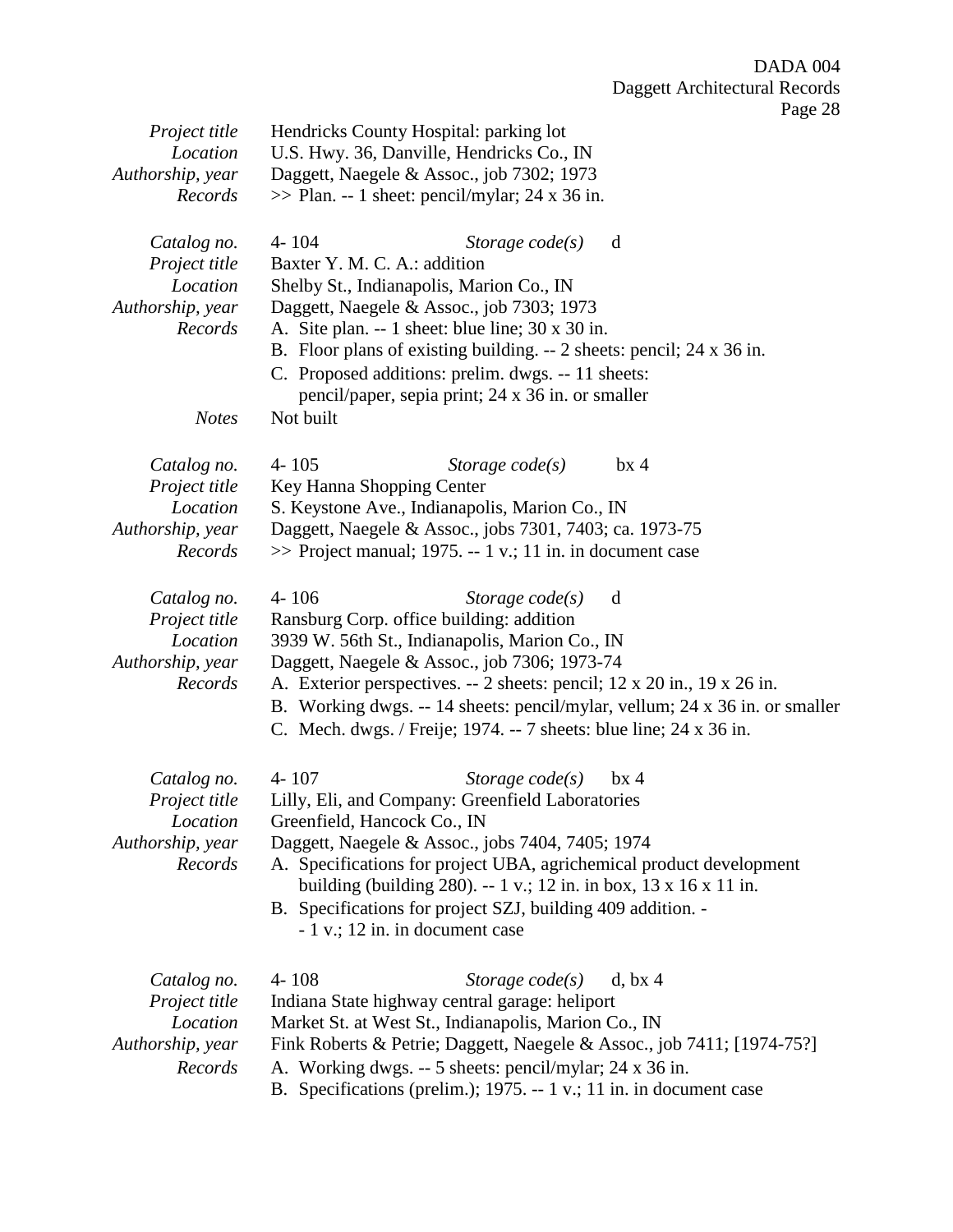| <b>Notes</b>                                                                            | $\frac{1}{2}$ ago $\frac{2}{2}$<br>Not built                                                                                                                                                                                                                                                                                                                                                                                           |
|-----------------------------------------------------------------------------------------|----------------------------------------------------------------------------------------------------------------------------------------------------------------------------------------------------------------------------------------------------------------------------------------------------------------------------------------------------------------------------------------------------------------------------------------|
| Catalog no.<br>Project title<br>Location<br>Authorship, year<br>Records                 | $4 - 109$<br>Storage $code(s)$<br>d, bx 5<br>East 38th Street Christian Church: addition<br>E. 38th St., Indianapolis, Marion Co., IN<br>Daggett, Naegele & Assoc., job 7601; 1976<br>A. Working dwgs. (arch., struct., mech.). -- 26 sheets:<br>black line, blue line, blueprint; 24 x 36 in.<br>B. Specifications. -- 2 v. (looseleaf); 12 in. in document case<br>C. Architects notes. -- 1 v. (looseleaf); 12 in. in document case |
| Catalog no.<br>Project title<br>Location<br>Authorship, year<br>Records                 | $4 - 110$<br>Storage $code(s)$<br>$bx\ 6,7$<br>[Daggett, Robert Frost(?): reference material, ca. 1925-ca.1933]<br>$\gg$ Magazine clippings. -- 27 folders; 11 in. in 2 boxes, 11<br>$x$ 13 $x$ 5 in. -- Material is categorized by building type or subject                                                                                                                                                                           |
| Catalog no.<br>Project title<br>Location<br>Authorship, year<br>Records<br><b>Notes</b> | $4 - 111$<br>Storage $code(s)$<br>$bx \, 7$<br>[Daggett, Naegele & Associates:] office standard details<br>$\gg$ Details for working dwgs.--1 v. (looseleaf); 11 in. in box, 11 x 13 x 5 in.<br>Contains 31 p. of black line prints plus "Statement"<br>concerning company policies" (2 p.)                                                                                                                                            |
| Catalog no.<br>Project title<br>Location<br>Authorship, year<br>Records                 | $4 - 112$<br>Storage $code(s)$<br>$\mathbf b$<br>[Daggett, Naegele & Associates: job lists (charts)]<br>$\gg$ Lists of "current job numbers". -- 5 sheets (11 in.), 1<br>board $(10 \times 16)$ in.). -- Includes projects no. 5202-7209                                                                                                                                                                                               |
| Catalog no.<br>Project title<br>Location<br>Authorship, year<br>Records                 | $4 - 113$<br>Storage $code(s)$<br>a<br>[Needlework floral pattern]<br>$\gg$ 1 piece: blue cloth (silk or linen?); 30 x 30 in., framed                                                                                                                                                                                                                                                                                                  |
| Catalog no.<br>Project title<br>Location<br>Authorship, year                            | $4 - 114$<br>Storage $code(s)$<br>$\mathbf b$<br>Church of St. Sebald, Nuremberg                                                                                                                                                                                                                                                                                                                                                       |